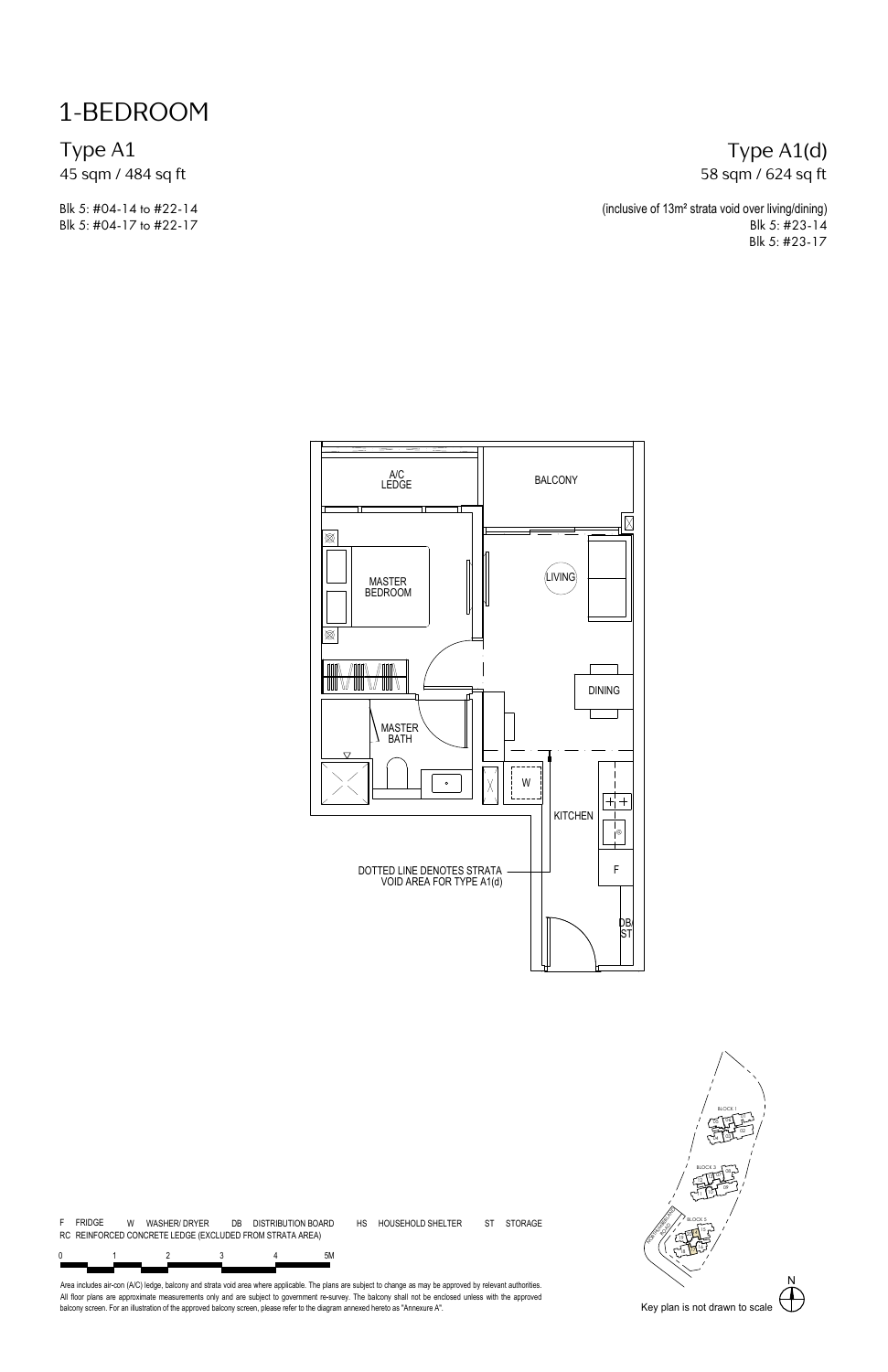# 1-BEDROOM

### Type A1(p) 45 sqm / 484 sq ft

Blk 5: #03-14 Blk 5: #03-17



ST STORAGE

N NORTHUMBERLAND 01 **\** / 02 17  $03 - 7$ 1 <u>نسمان</u> آ®آ 56 ا د 08 09  $10$   $10$   $10$   $10$   $10$   $10$   $10$   $10$ <sup>12</sup> <sup>13</sup> <sup>07</sup>  $\frac{15}{2}$   $\frac{1}{2}$ 16 S / 2002  $18 \sqrt{7}$  $19$   $20 - 12$  / BLOCK 1 BLOCK 3  $\sum_{n=1}^{n}$ BLOCK 5 /

0 1 2 3 4 5M 4 RC REINFORCED CONCRETE LEDGE (EXCLUDED FROM STRATA AREA)

F FRIDGE W WASHER/ DRYER DB DISTRIBUTION BOARD HS HOUSEHOLD SHELTER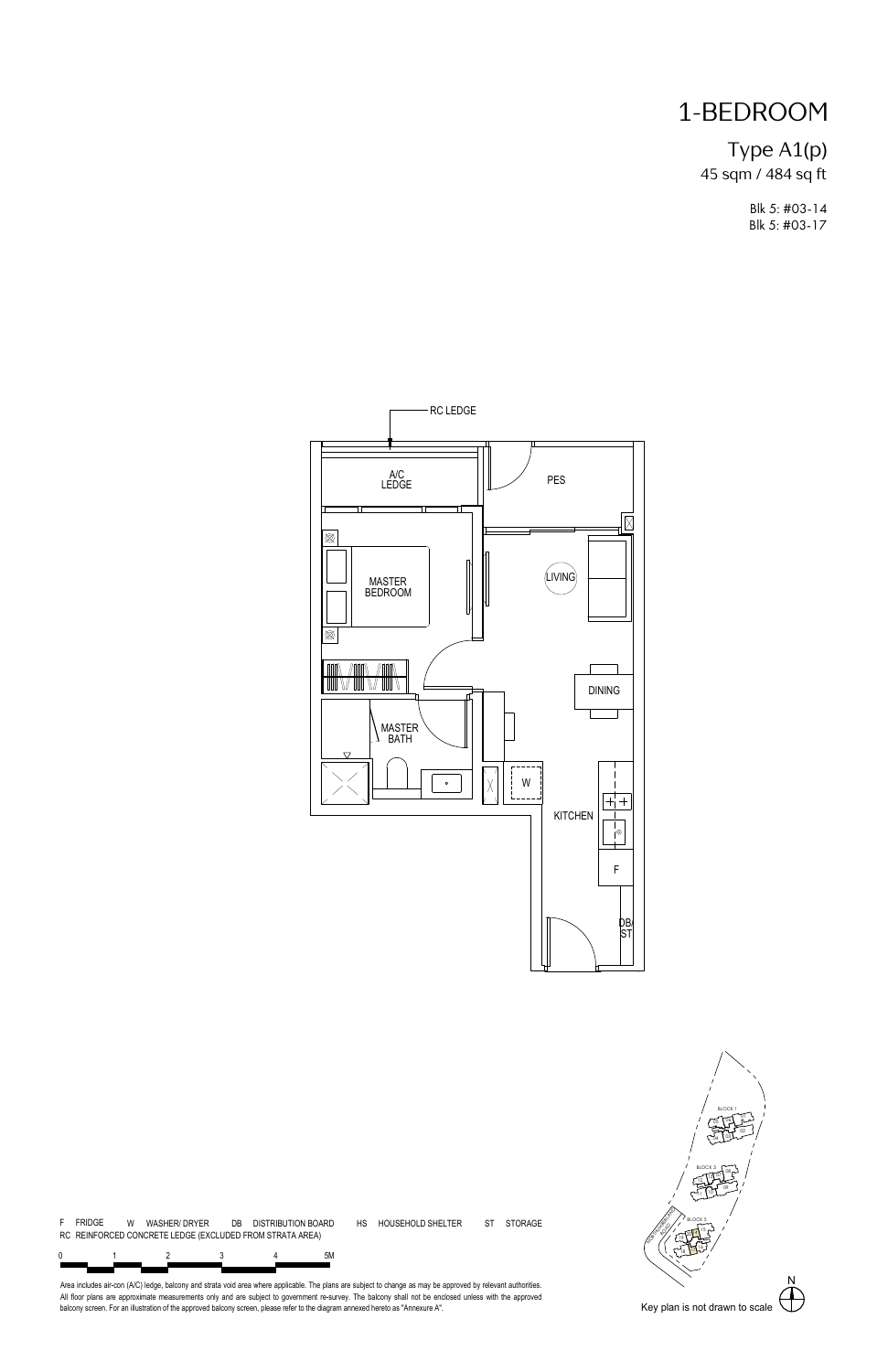### Type A2S

45 sqm / 484 sq ft

Blk 5: #03-19



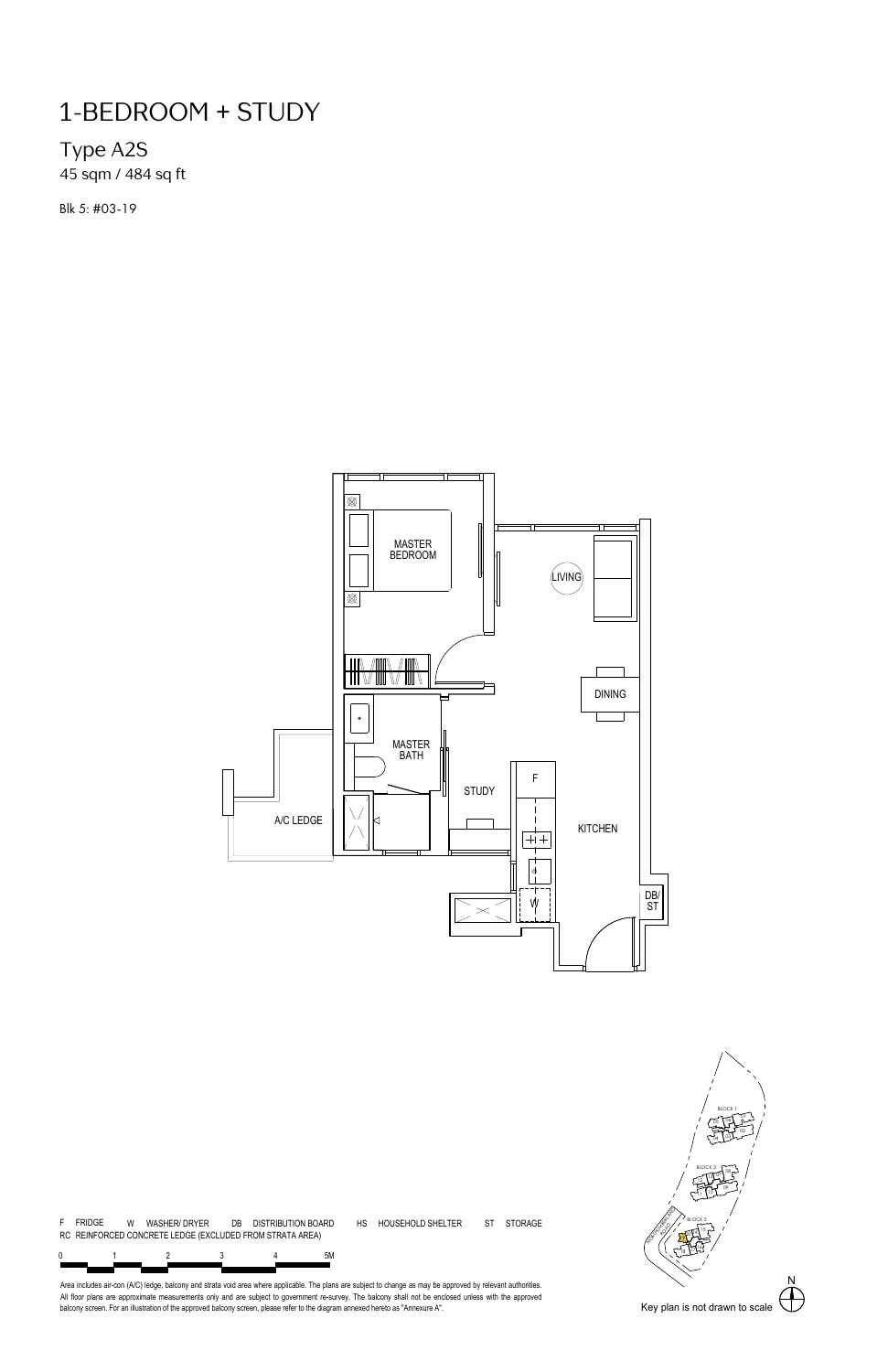Type A3S(d) 64 sqm / 689 sq ft

(inclusive of 16m² strata void over living/dining) Blk 3: #23-13 Blk 5: #23-20

Type A3S 48 sqm / 517sq ft

Blk 3: #05-13 to #22-13 Blk 5: #04-20 to #22-20



N NORTHUMBERLAND 01 **\** / 02 17  $03 - 7$ 1 <u>نسمان</u> آ®آ 56 ا د 08 09  $10$   $10$   $10$   $10$   $10$   $10$   $10$   $10$  $12 \frac{13}{2}$  $\sqrt{15}$   $\frac{1}{2}$   $\frac{1}{2}$   $\frac{1}{2}$   $\frac{1}{2}$   $\frac{1}{2}$   $\frac{1}{2}$   $\frac{1}{2}$   $\frac{1}{2}$   $\frac{1}{2}$   $\frac{1}{2}$   $\frac{1}{2}$   $\frac{1}{2}$   $\frac{1}{2}$   $\frac{1}{2}$   $\frac{1}{2}$   $\frac{1}{2}$   $\frac{1}{2}$   $\frac{1}{2}$   $\frac{1}{2}$   $\frac{1}{2}$   $\frac{1}{2}$   $\$ 16 S / 2002 م مستوفر 18 18  $19$   $\frac{1}{20}$   $\frac{1}{20}$   $\frac{1}{20}$ BLOCK 1 BLOCK 3  $\sum_{n=1}^{n}$ BLOCK 5 /

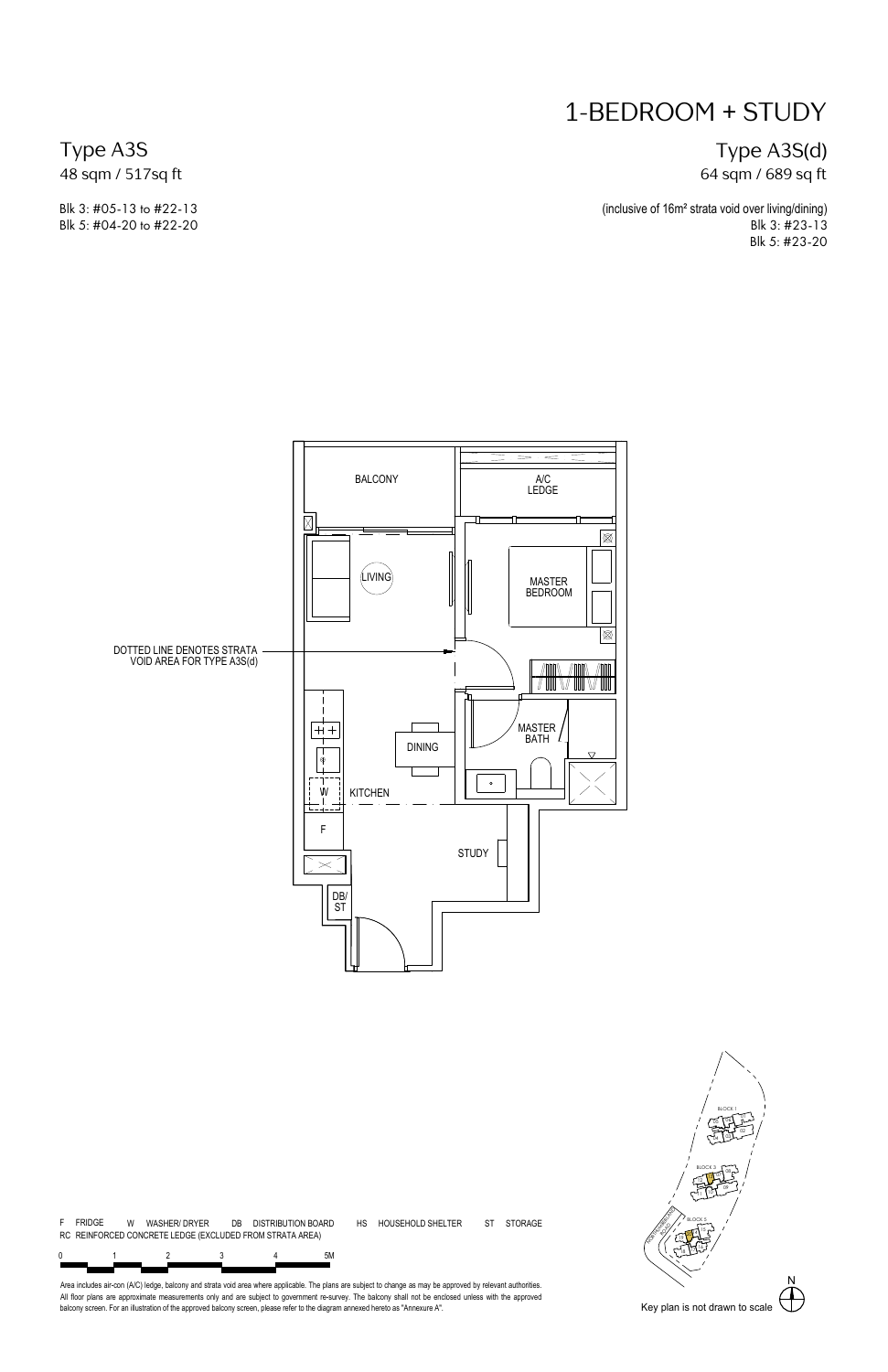Type A3S(p)

48 sqm / 517sq ft

Blk 3: #04-13 Blk 5: #03-20



ST STORAGE

N NORTHUMBERLAND 01 **\** / 02 17  $03 - 7$ 1 <u>نسمان</u> آ®آ 56 ا د 08 09  $10$   $10$   $10$   $10$   $10$   $10$   $10$   $10$  $12 \frac{13}{2}$  $\sqrt{15}$   $\frac{1}{2}$   $\frac{1}{2}$   $\frac{1}{2}$   $\frac{1}{2}$   $\frac{1}{2}$   $\frac{1}{2}$   $\frac{1}{2}$   $\frac{1}{2}$   $\frac{1}{2}$   $\frac{1}{2}$   $\frac{1}{2}$   $\frac{1}{2}$   $\frac{1}{2}$   $\frac{1}{2}$   $\frac{1}{2}$   $\frac{1}{2}$   $\frac{1}{2}$   $\frac{1}{2}$   $\frac{1}{2}$   $\frac{1}{2}$   $\frac{1}{2}$   $\$ 16 S / 2002 م مستوفر 18 18  $19$   $\frac{1}{20}$   $\frac{1}{20}$   $\frac{1}{20}$ BLOCK 1 BLOCK 3  $\sum_{n=1}^{n}$ BLOCK 5 /



4

F FRIDGE W WASHER/ DRYER DB DISTRIBUTION BOARD HS HOUSEHOLD SHELTER

RC REINFORCED CONCRETE LEDGE (EXCLUDED FROM STRATA AREA)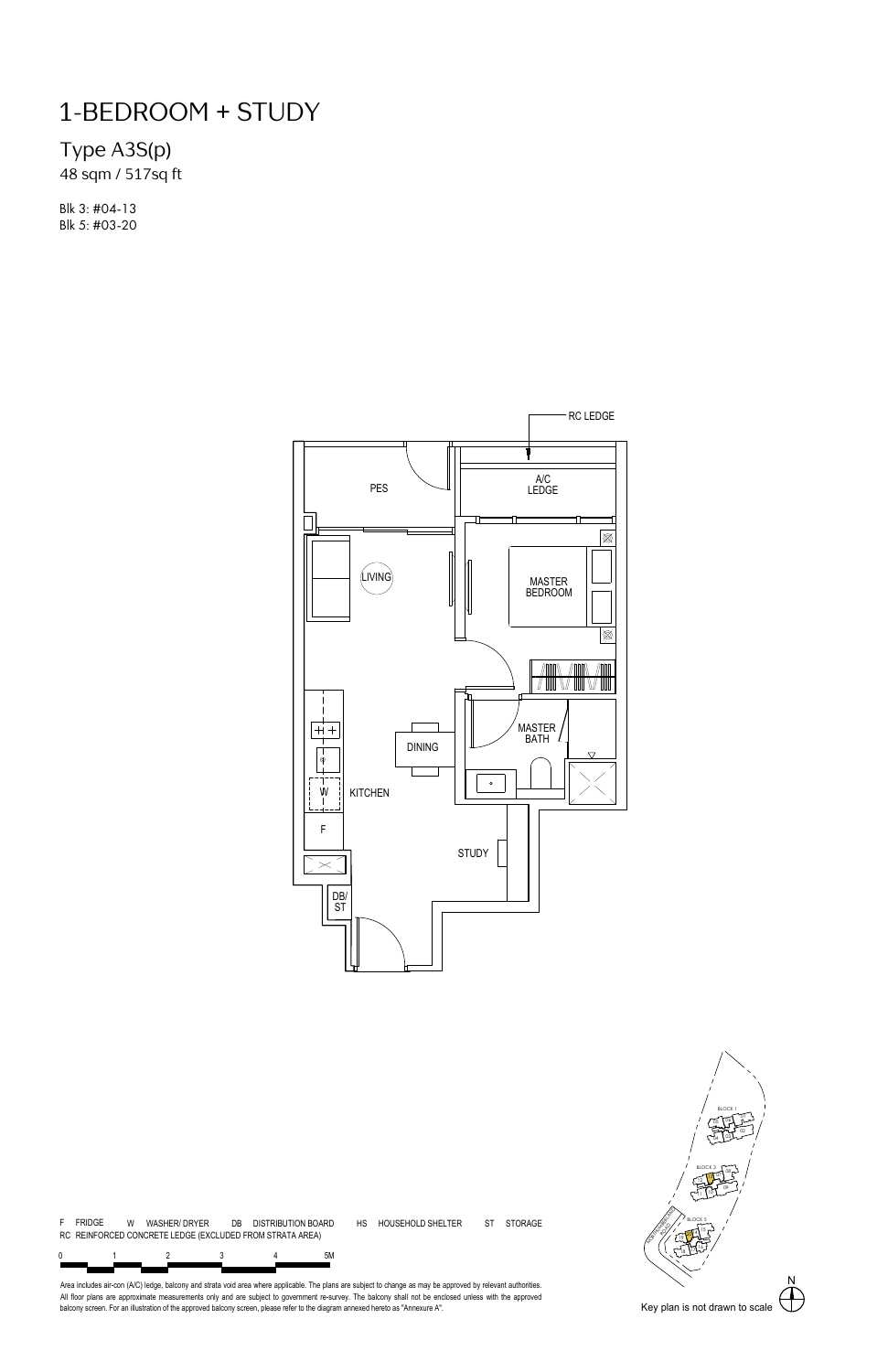### Type A4S(p) 48 sqm / 517 sq ft

Blk 5: #03-16





01 **\** / 02 17  $03 - 7$ 1 <u>نسمان</u> آ®آ 56

BLOCK 1

N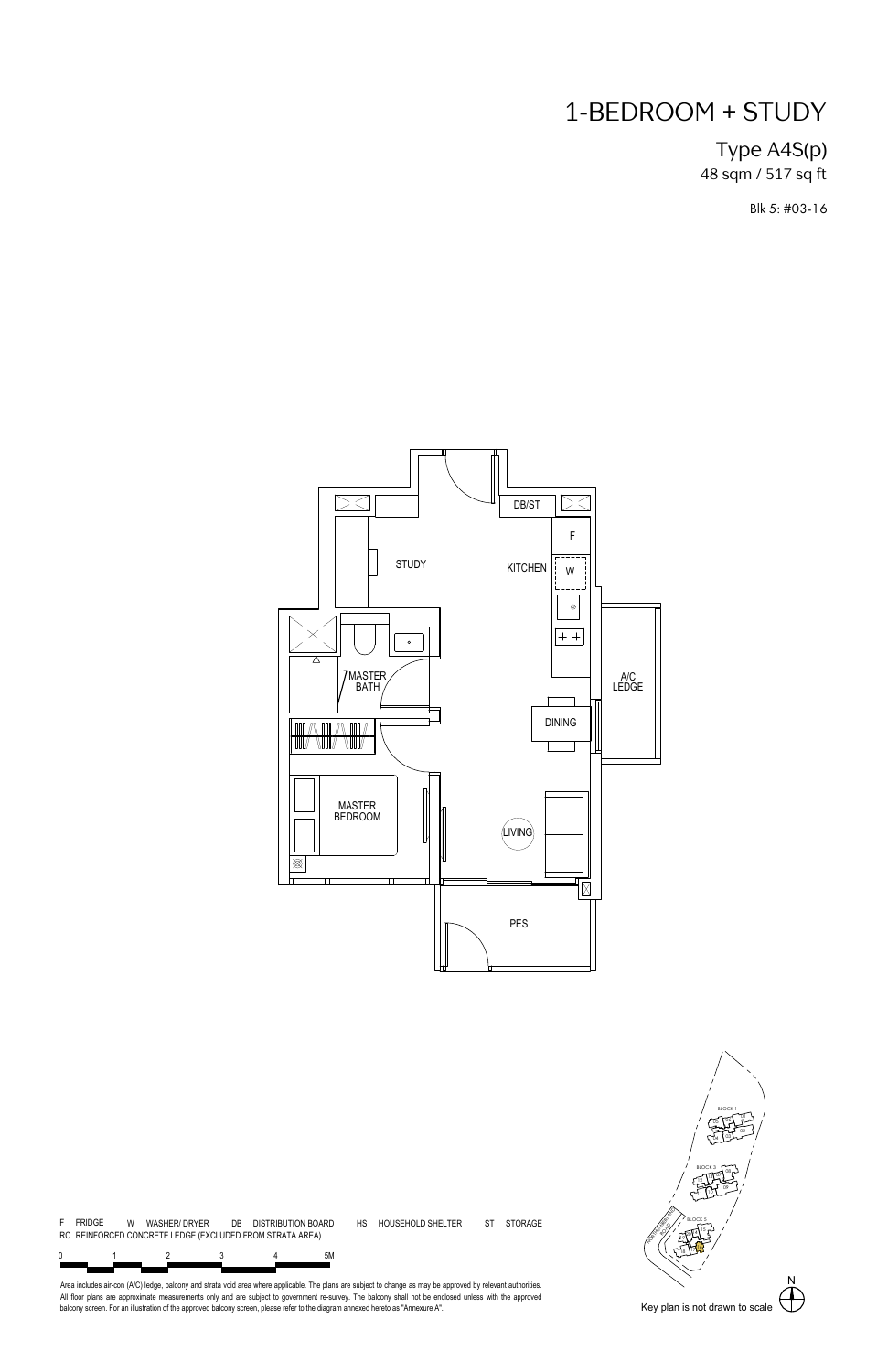2-BEDROOM

Type B1 60 sqm / 646 sq ft

Blk 1: #04-06 to #22-06 Blk 3: #04-07\* to #22-07\*

#### Type B1(d) 76 sqm / 818 sq ft

(inclusive of 16m² strata void over living/dining) Blk 1: #23-06 Blk 3: #23-07\*



\* MIRRORED UNIT

F FRIDGE W WASHER/ DRYER DB DISTRIBUTION BOARD HS HOUSEHOLD SHELTER ST STORAGE RC REINFORCED CONCRETE LEDGE (EXCLUDED FROM STRATA AREA)

0 1 2 3 4 5M 4

Area includes air-con (A/C) ledge, balcony and strata vold area where applicable. The plans are subject to change as may be approved by relevant authorities.<br>All floor plans are approximate measurements only and are subjec

N NORTHUMBERLAND 01 **\** / 02 17  $03 - 7$  $05 \left( \frac{06}{2} \right)$ ا د 08 09  $10$   $10$   $10$   $10$   $10$   $10$   $10$   $10$ <sup>12</sup> <sup>13</sup> <sup>07</sup>  $\sqrt{15}$   $\frac{1}{2}$   $\frac{1}{2}$   $\frac{1}{2}$   $\frac{1}{2}$   $\frac{1}{2}$   $\frac{1}{2}$   $\frac{1}{2}$   $\frac{1}{2}$   $\frac{1}{2}$   $\frac{1}{2}$   $\frac{1}{2}$   $\frac{1}{2}$   $\frac{1}{2}$   $\frac{1}{2}$   $\frac{1}{2}$   $\frac{1}{2}$   $\frac{1}{2}$   $\frac{1}{2}$   $\frac{1}{2}$   $\frac{1}{2}$   $\frac{1}{2}$   $\$ 16 S / 2002 م مستوفر 18 18 / ك<del>ے لمائے 19</del> BLOCK 1 BLOCK 3  $\sum_{n=1}^{n}$ BLOCK 5 /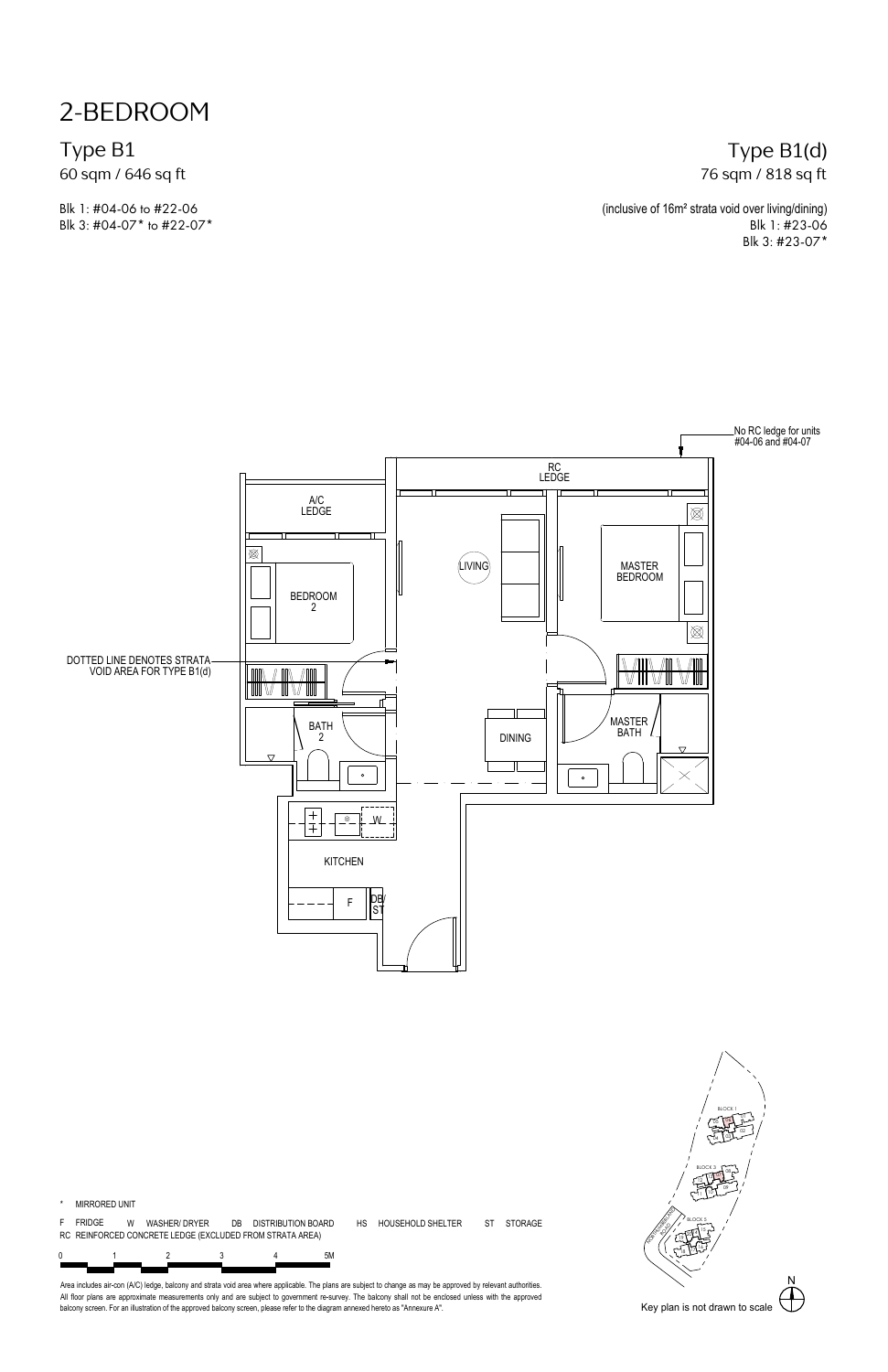### Type B2S(d) 77 sqm / 829 sq ft

(inclusive of 14m² strata void over living/dining) Blk 5: #23-19

Type B2S 63 sqm / 678 sq ft

Blk 5: #04-19 to #22-19





Area includes air-con (A/C) ledge, balcony and strata vold area where applicable. The plans are subject to change as may be approved by relevant authorities.<br>All floor plans are approximate measurements only and are subjec

01 **\** /

ر قسمبر 200**1** 65

BLOCK 1

N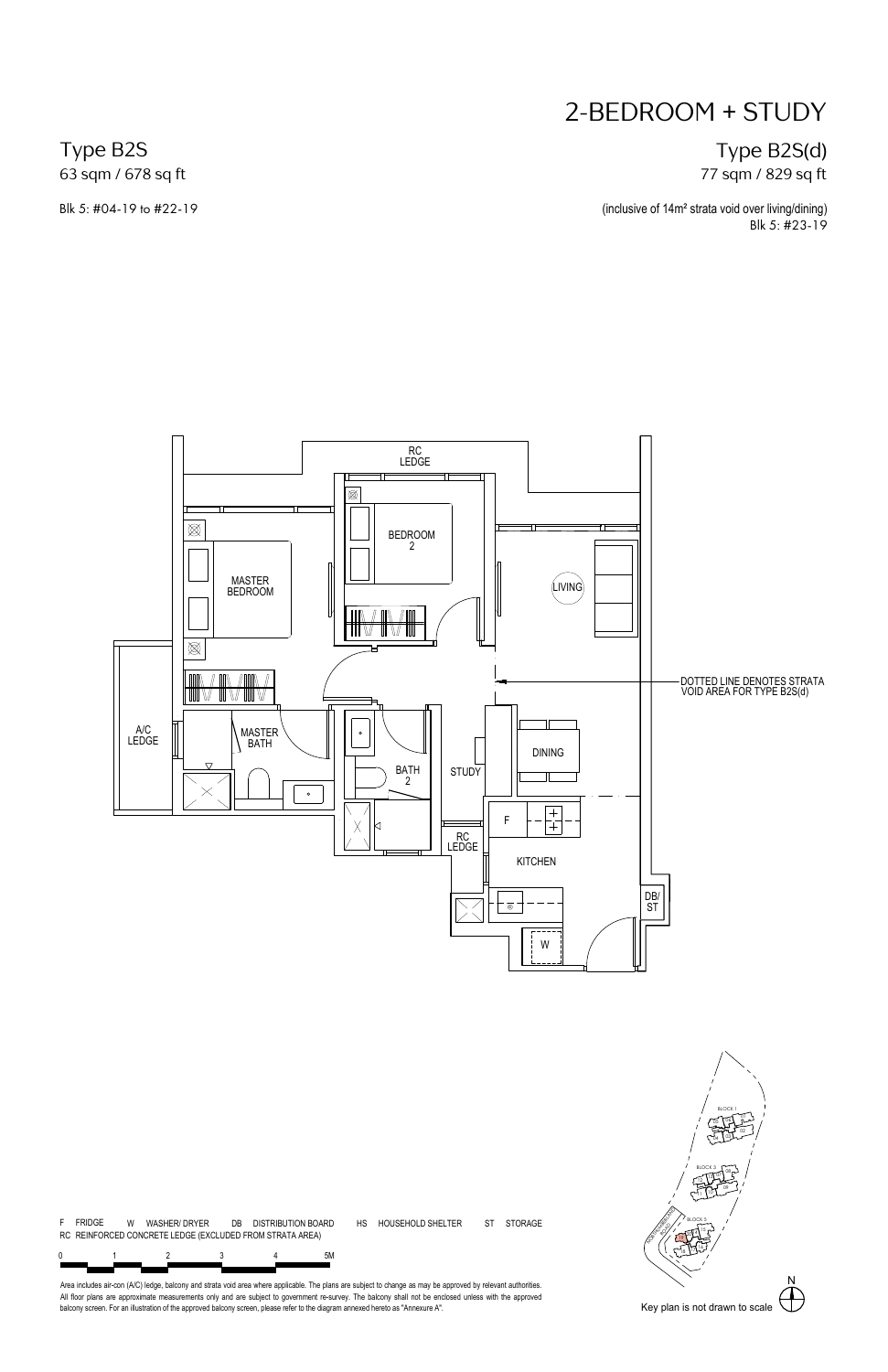Type B3S

66 sqm / 710 sq ft

Blk 1: #05-03 to #22-03 Blk 3: #05-10 to #22-10

#### Type B3S(d) 81 sqm / 872 sq ft

(inclusive of 15m² strata void over living/dining) Blk 1: #23-03 Blk 3: #23-10



F FRIDGE W WASHER/ DRYER DB DISTRIBUTION BOARD HS HOUSEHOLD SHELTER 0 1 2 3 4 5M ST STORAGE 4 RC REINFORCED CONCRETE LEDGE (EXCLUDED FROM STRATA AREA)

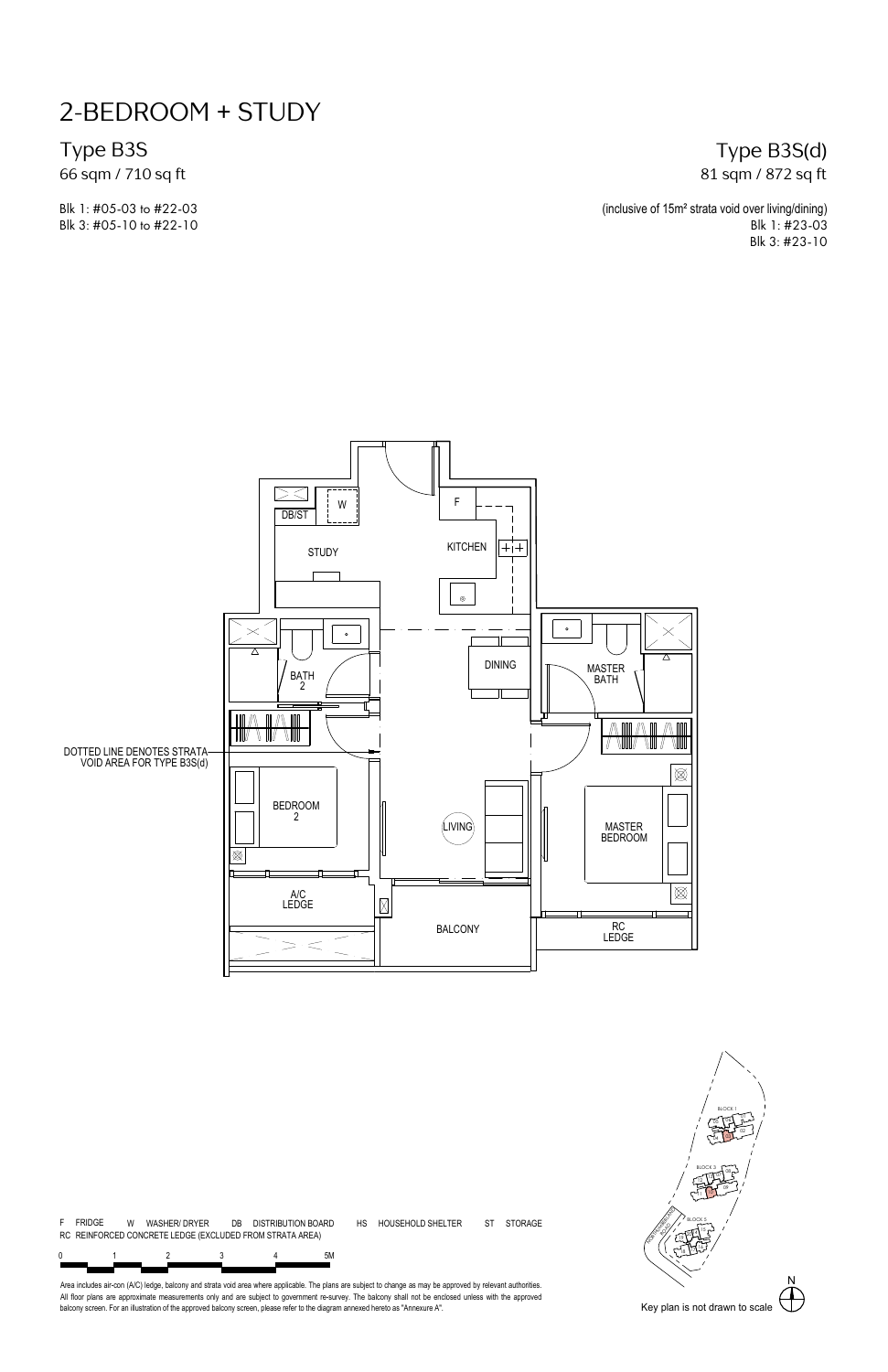### Type B3S(p) 66 sqm / 710 sq ft

Blk 1: #04-03 Blk 3: #04-10



F FRIDGE W WASHER/ DRYER DB DISTRIBUTION BOARD HS HOUSEHOLD SHELTER 0 1 2 3 4 5M RC REINFORCED CONCRETE LEDGE (EXCLUDED FROM STRATA AREA)

ST STORAGE



Area includes air-con (A/C) ledge, balcony and strata vold area where applicable. The plans are subject to change as may be approved by relevant authorities.<br>All floor plans are approximate measurements only and are subjec

4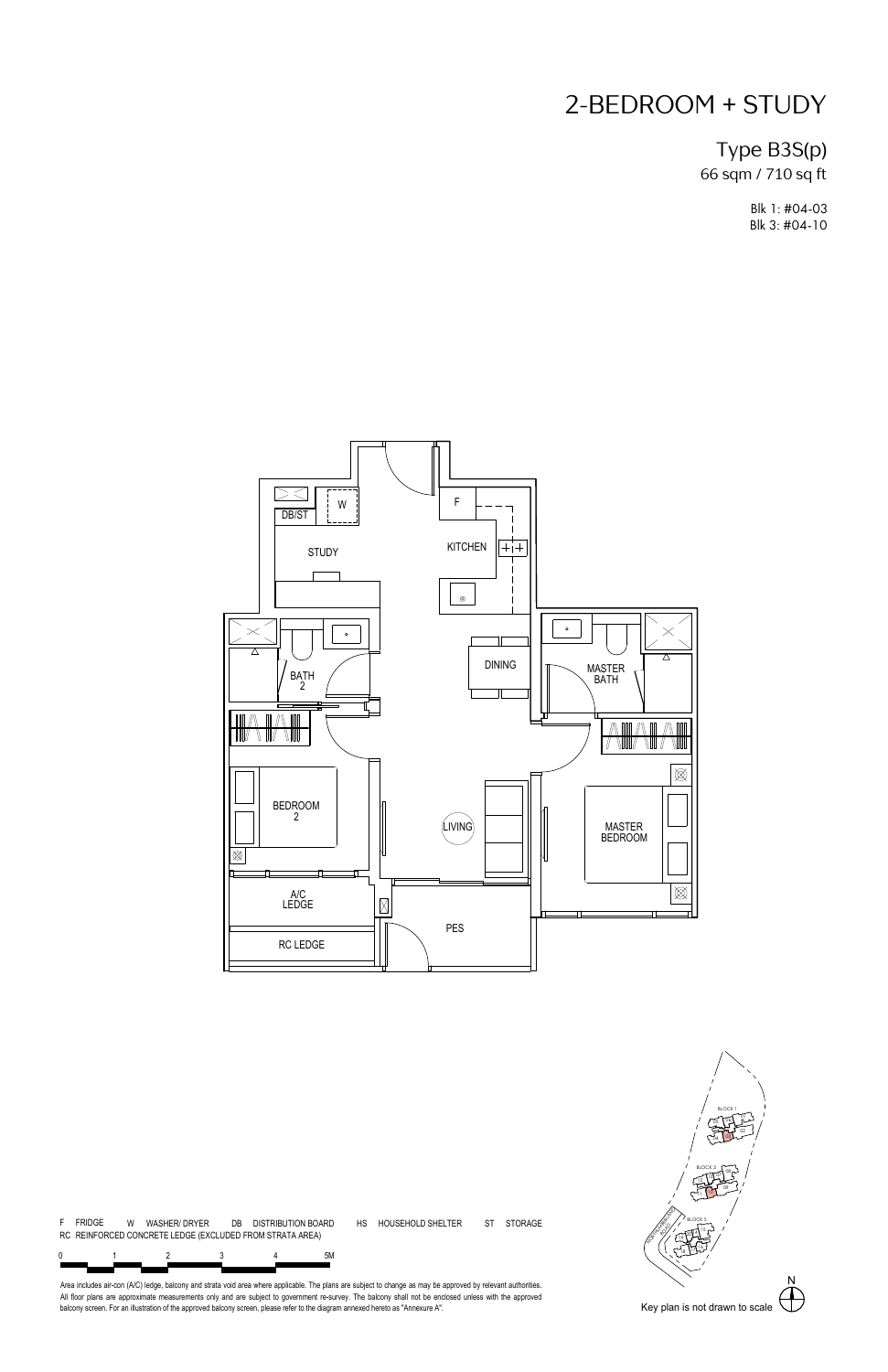Type B4S

66 sqm / 710 sq ft

#### Type B4S(d) 81 sqm / 872 sq ft

Blk 5: #04-16 to #22-16 **(inclusive of 15m<sup>2</sup> strata void over living/dining)** Blk 5: #23-16



N NORTHUMBERLAND 01 **\** / 02 17  $03 - 7$ 1 <u>نسمان</u> آ®آ 56 ا د 08 09  $10$   $10$   $10$   $10$   $10$   $10$   $10$   $10$ <sup>12</sup> <sup>13</sup> <sup>07</sup>  $\sqrt{15}$   $\frac{1}{2}$   $\frac{1}{2}$   $\frac{1}{2}$   $\frac{1}{2}$   $\frac{1}{2}$   $\frac{1}{2}$   $\frac{1}{2}$   $\frac{1}{2}$   $\frac{1}{2}$   $\frac{1}{2}$   $\frac{1}{2}$   $\frac{1}{2}$   $\frac{1}{2}$   $\frac{1}{2}$   $\frac{1}{2}$   $\frac{1}{2}$   $\frac{1}{2}$   $\frac{1}{2}$   $\frac{1}{2}$   $\frac{1}{2}$   $\frac{1}{2}$   $\$  $165/$  $18 \frac{17}{12}$ / ك<del>ے لمائے 19</del> BLOCK 1 BLOCK 3  $\sum_{n=1}^{n}$ BLOCK 5

0 1 2 3 4 5M 4

F FRIDGE W WASHER/ DRYER DB DISTRIBUTION BOARD HS HOUSEHOLD SHELTER

RC REINFORCED CONCRETE LEDGE (EXCLUDED FROM STRATA AREA)

Area includes air-con (A/C) ledge, balcony and strata vold area where applicable. The plans are subject to change as may be approved by relevant authorities.<br>All floor plans are approximate measurements only and are subjec

ST STORAGE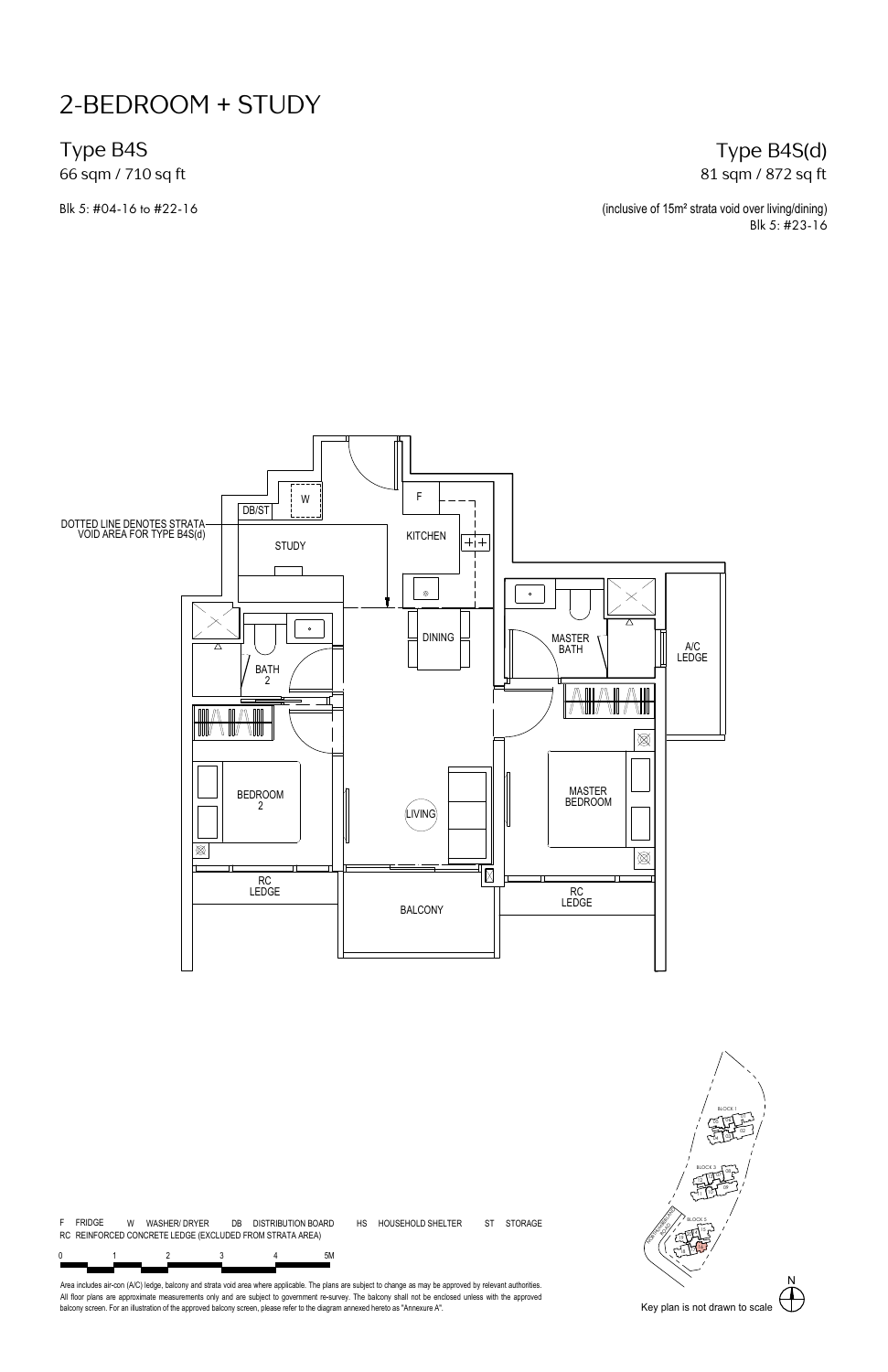## 3-BEDROOM

### Type C1(d) 99 sqm / 1066 sq ft

(inclusive of 17m² strata void over living/dining) Blk 3: #23-12

Type C1 82 sqm / 883 sq ft

Blk 3: #05-12 to #22-12





F FRIDGE W WASHER/ DRYER DB DISTRIBUTION BOARD HS HOUSEHOLD SHELTER 0 1 2 3 4 5M ST STORAGE 4 RC REINFORCED CONCRETE LEDGE (EXCLUDED FROM STRATA AREA)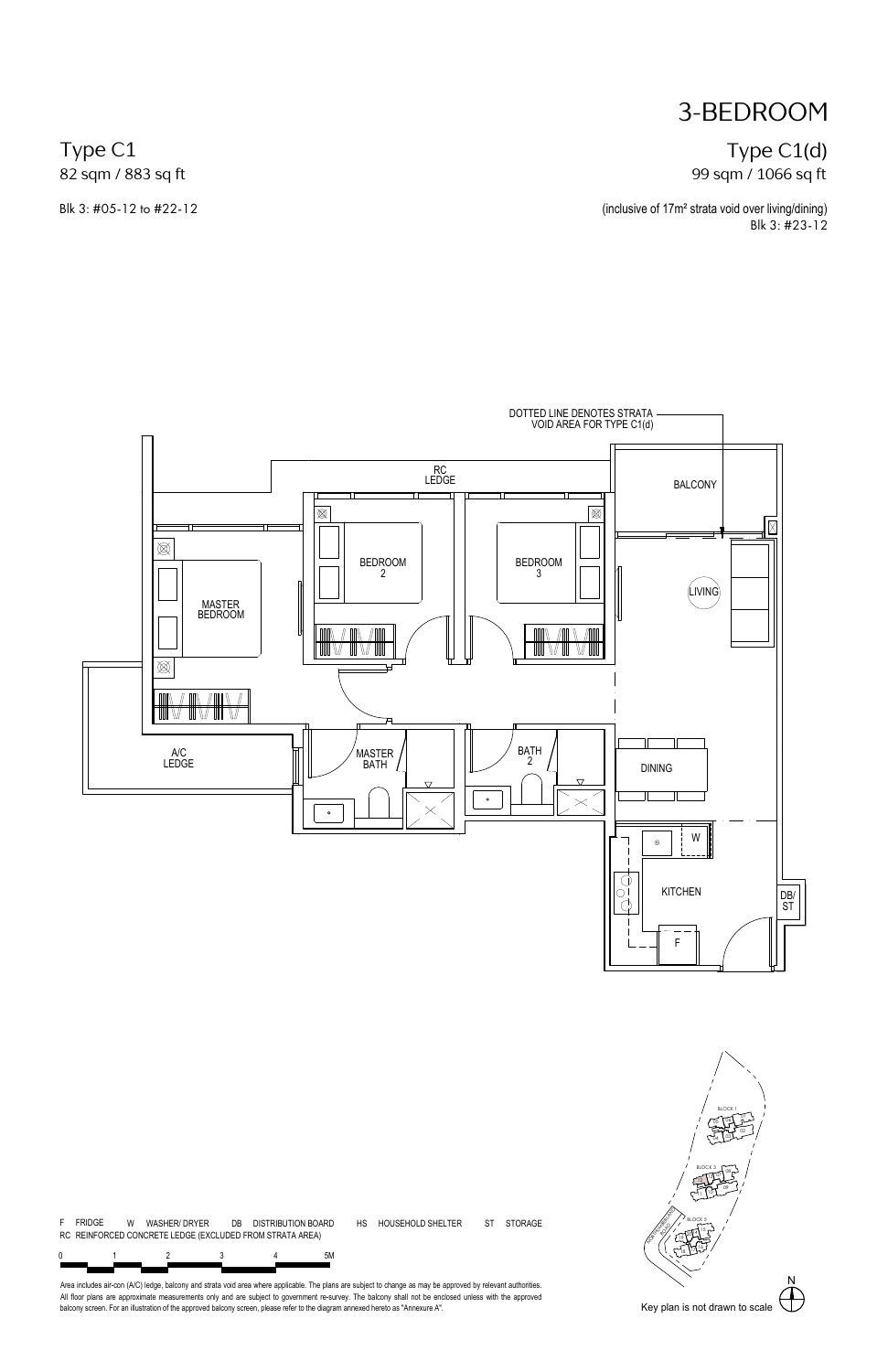# 3-BEDROOM

### Type C1(p) 82 sqm / 883 sq ft

Blk 3: #04-12



ST STORAGE



F FRIDGE W WASHER/ DRYER DB DISTRIBUTION BOARD HS HOUSEHOLD SHELTER RC REINFORCED CONCRETE LEDGE (EXCLUDED FROM STRATA AREA)

0 1 2 3 4 5M 4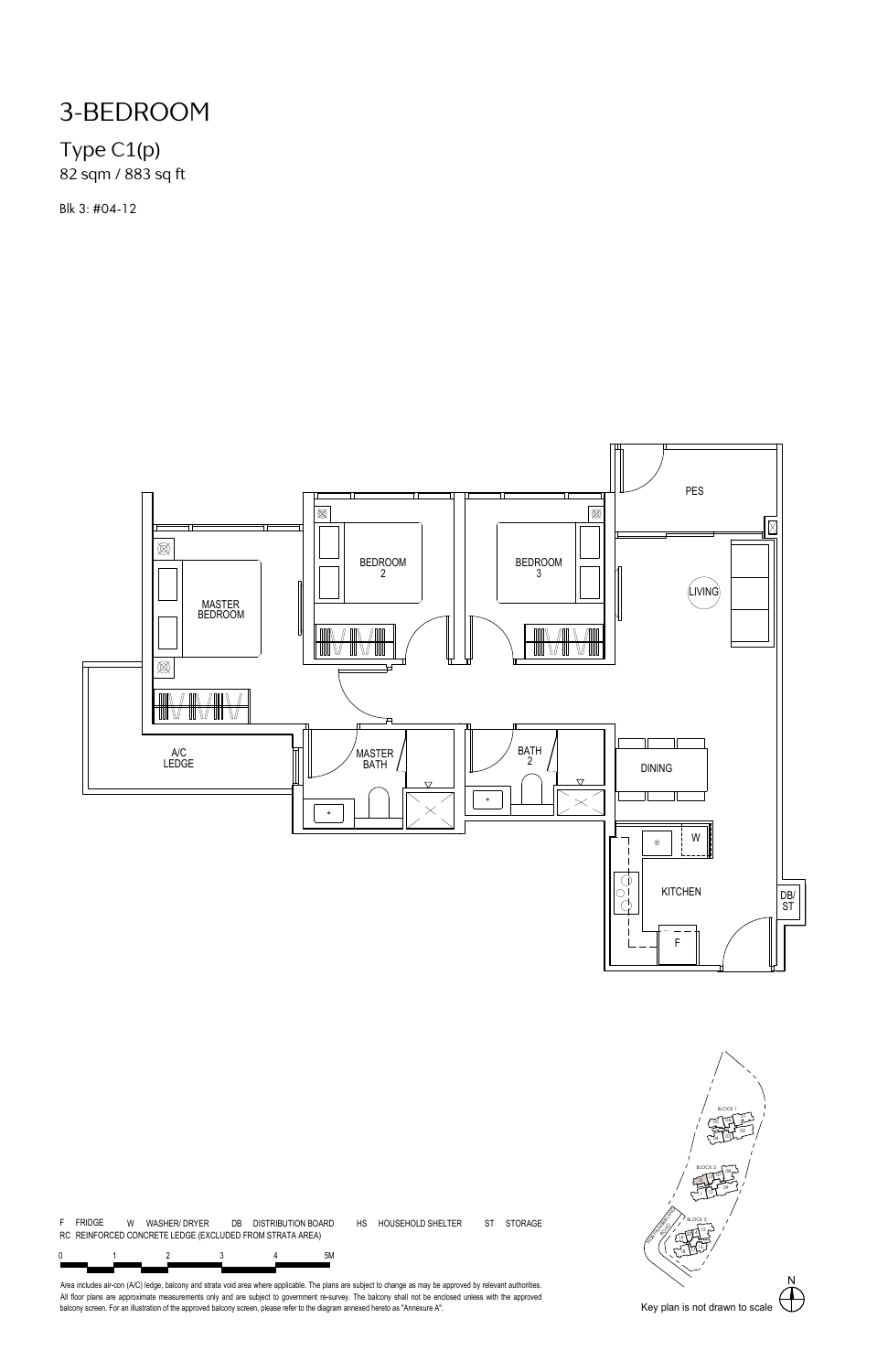Type C2(d) 125 sqm / 1346 sq ft

(inclusive of 25m² strata void over living/dining) Blk 1: #23-04 Blk 5: #23-18

Type C2 100 sqm / 1076 sq ft

Blk 1: #05-04 to #22-04 Blk 5: #04-18 to #22-18



F FRIDGE W WASHER/ DRYER DB DISTRIBUTION BOARD HS HOUSEHOLD SHELTER 0 1 2 3 4 5M ST STORAGE 5<sub>M</sub> RC REINFORCED CONCRETE LEDGE (EXCLUDED FROM STRATA AREA)

N

 $\sqrt{15}$   $\frac{1}{2}$   $\frac{1}{2}$   $\frac{1}{2}$   $\frac{1}{2}$   $\frac{1}{2}$   $\frac{1}{2}$   $\frac{1}{2}$   $\frac{1}{2}$   $\frac{1}{2}$   $\frac{1}{2}$   $\frac{1}{2}$   $\frac{1}{2}$   $\frac{1}{2}$   $\frac{1}{2}$   $\frac{1}{2}$   $\frac{1}{2}$   $\frac{1}{2}$   $\frac{1}{2}$   $\frac{1}{2}$   $\frac{1}{2}$   $\frac{1}{2}$   $\$ 16 S / 2002  $18$  12  $-$ / ك<del>ے ان</del>گر<sup>19</sup>

BLOCK 3  $\sum_{n=1}^{n}$ 

01 **\** / 02 17  $03 - 7$ ر قسمبر 200**1** 65

ا د 08 09  $10$   $10$   $10$   $10$   $10$   $10$   $10$   $10$ <sup>12</sup> <sup>13</sup> <sup>07</sup>

BLOCK 1

NORTHUMBERLAND

BLOCK 5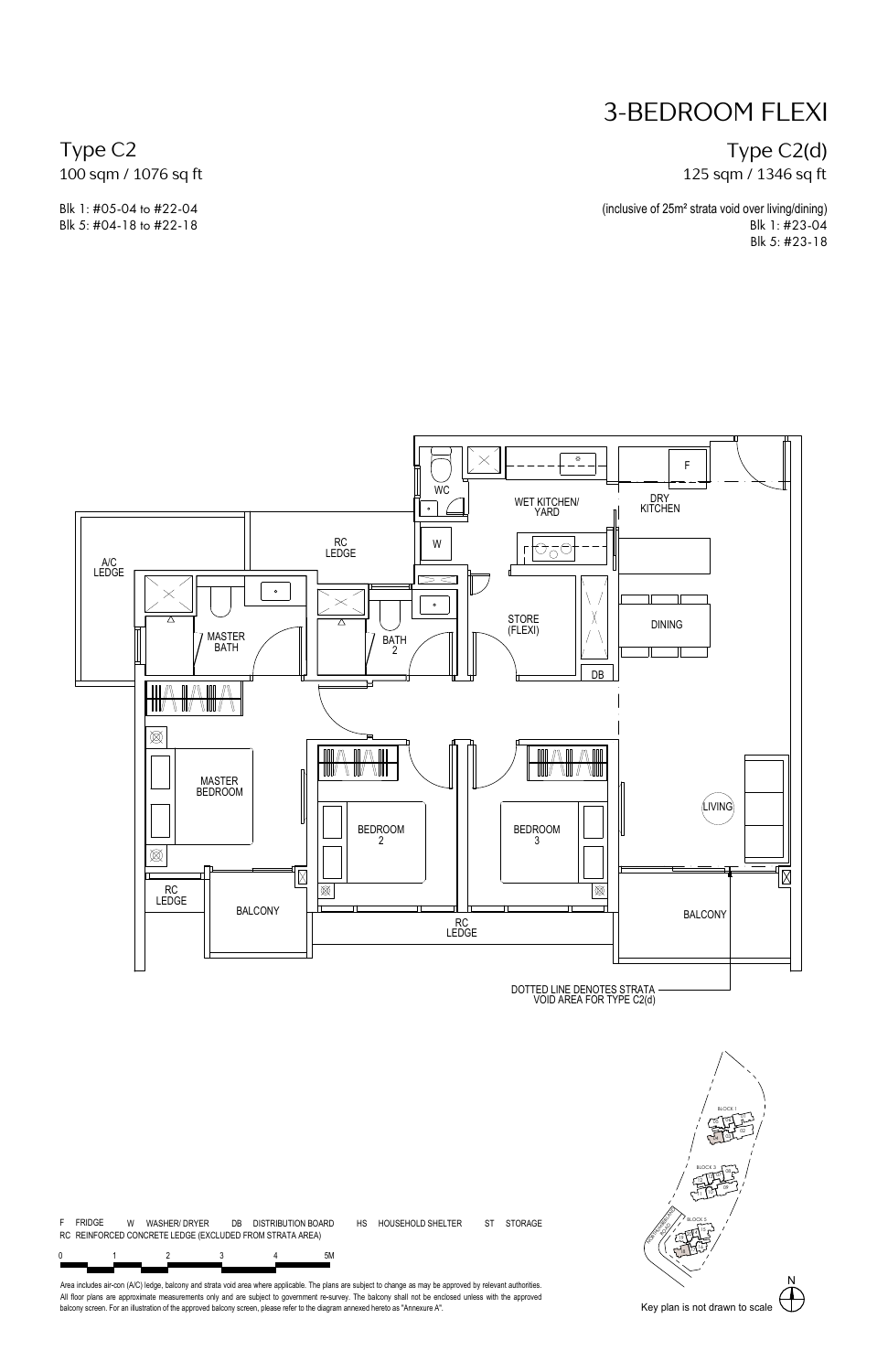### Type C2(p)

100 sqm / 1076 sq ft

Blk 1: #04-04 Blk 5: #03-18



F FRIDGE W WASHER/ DRYER DB DISTRIBUTION BOARD HS HOUSEHOLD SHELTER 0 1 2 3 4 5M ST STORAGE 4 RC REINFORCED CONCRETE LEDGE (EXCLUDED FROM STRATA AREA)

N NORTHUMBERLAND 01 **\** / 02 17  $03 - 7$ ر قسمبر 200**1** 65 ا د 08 09  $10$   $10$   $10$   $10$   $10$   $10$   $10$   $10$ <sup>12</sup> <sup>13</sup> <sup>07</sup>  $\sqrt{15}$   $\frac{1}{2}$   $\frac{1}{2}$   $\frac{1}{2}$   $\frac{1}{2}$   $\frac{1}{2}$   $\frac{1}{2}$   $\frac{1}{2}$   $\frac{1}{2}$   $\frac{1}{2}$   $\frac{1}{2}$   $\frac{1}{2}$   $\frac{1}{2}$   $\frac{1}{2}$   $\frac{1}{2}$   $\frac{1}{2}$   $\frac{1}{2}$   $\frac{1}{2}$   $\frac{1}{2}$   $\frac{1}{2}$   $\frac{1}{2}$   $\frac{1}{2}$   $\$ 16 S / 2002  $18$  12  $-$ / ك<del>ے ان</del>گر<sup>19</sup> BLOCK 1 BLOCK 3  $\sum_{n=1}^{n}$ BLOCK 5 /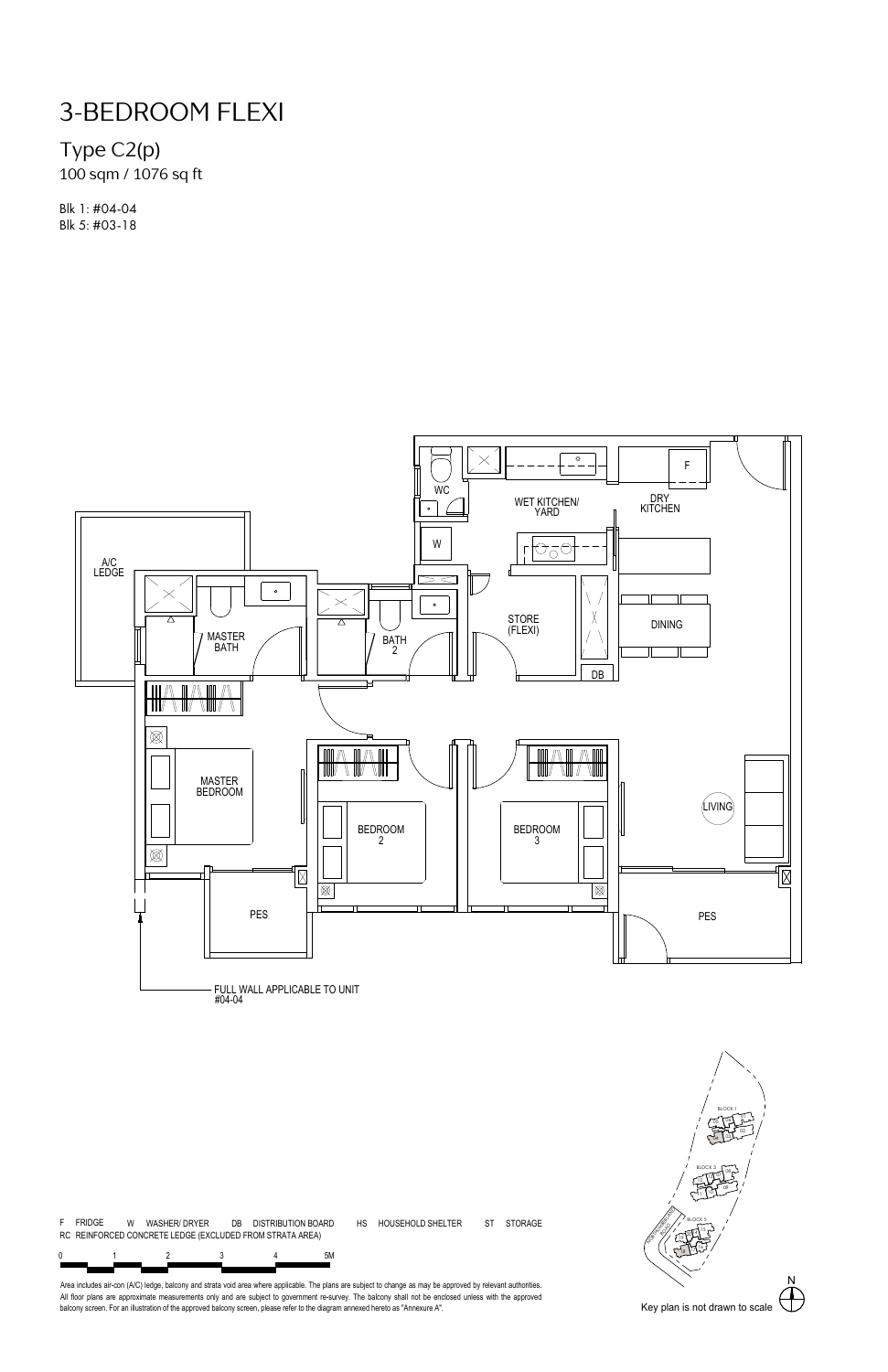#### Type C3(d) 126 sqm / 1356 sq ft

(inclusive of 25m² strata void over living/dining) Blk 3: #23-11

Type C3 101 sqm / 1087 sq ft

Blk 3: #05-11 to #22-11



F FRIDGE W WASHER/ DRYER DB DISTRIBUTION BOARD HS HOUSEHOLD SHELTER 0 1 2 3 4 5M ST STORAGE 5<sub>M</sub> RC REINFORCED CONCRETE LEDGE (EXCLUDED FROM STRATA AREA)

N NORTHUMBERLAND  $\sqrt{15}$   $\frac{1}{2}$   $\frac{1}{2}$   $\frac{1}{2}$   $\frac{1}{2}$   $\frac{1}{2}$   $\frac{1}{2}$   $\frac{1}{2}$   $\frac{1}{2}$   $\frac{1}{2}$   $\frac{1}{2}$   $\frac{1}{2}$   $\frac{1}{2}$   $\frac{1}{2}$   $\frac{1}{2}$   $\frac{1}{2}$   $\frac{1}{2}$   $\frac{1}{2}$   $\frac{1}{2}$   $\frac{1}{2}$   $\frac{1}{2}$   $\frac{1}{2}$   $\$ 16 S / 2002 م مستوفر 18 18 / ك<del>ے ان</del>گر<sup>19</sup> BLOCK 5 /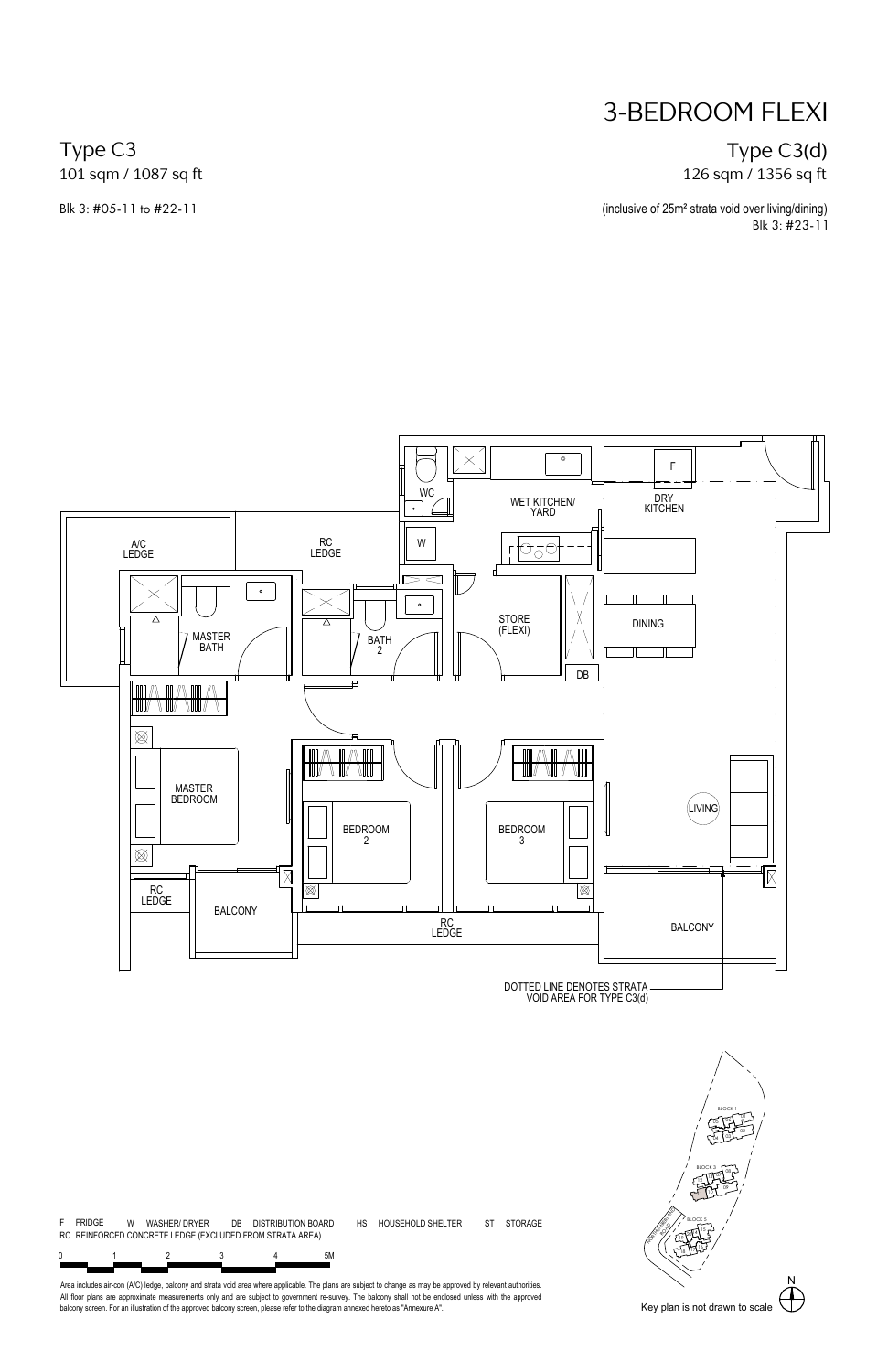### Type C3(p) 101 sqm / 1087 sq ft

Blk 3: #04-11



F FRIDGE W WASHER/ DRYER DB DISTRIBUTION BOARD HS HOUSEHOLD SHELTER 0 1 2 3 4 5M ST STORAGE 4 RC REINFORCED CONCRETE LEDGE (EXCLUDED FROM STRATA AREA)

N NORTHUMBERLAND 01 **\** / 02 17  $03 - 7$ ر قسمبر 200**1** 65 ا د 08 09 10 11 <sup>12</sup> <sup>13</sup> <sup>07</sup>  $\sqrt{15}$   $\frac{1}{2}$   $\frac{1}{2}$   $\frac{1}{2}$   $\frac{1}{2}$   $\frac{1}{2}$   $\frac{1}{2}$   $\frac{1}{2}$   $\frac{1}{2}$   $\frac{1}{2}$   $\frac{1}{2}$   $\frac{1}{2}$   $\frac{1}{2}$   $\frac{1}{2}$   $\frac{1}{2}$   $\frac{1}{2}$   $\frac{1}{2}$   $\frac{1}{2}$   $\frac{1}{2}$   $\frac{1}{2}$   $\frac{1}{2}$   $\frac{1}{2}$   $\$ 16 S / 2002 م مستوفر 18 18 / ك<del>ے ان</del>گر<sup>19</sup> BLOCK 1 BLOCK 3  $\sum_{n=1}^{n}$ BLOCK 5 /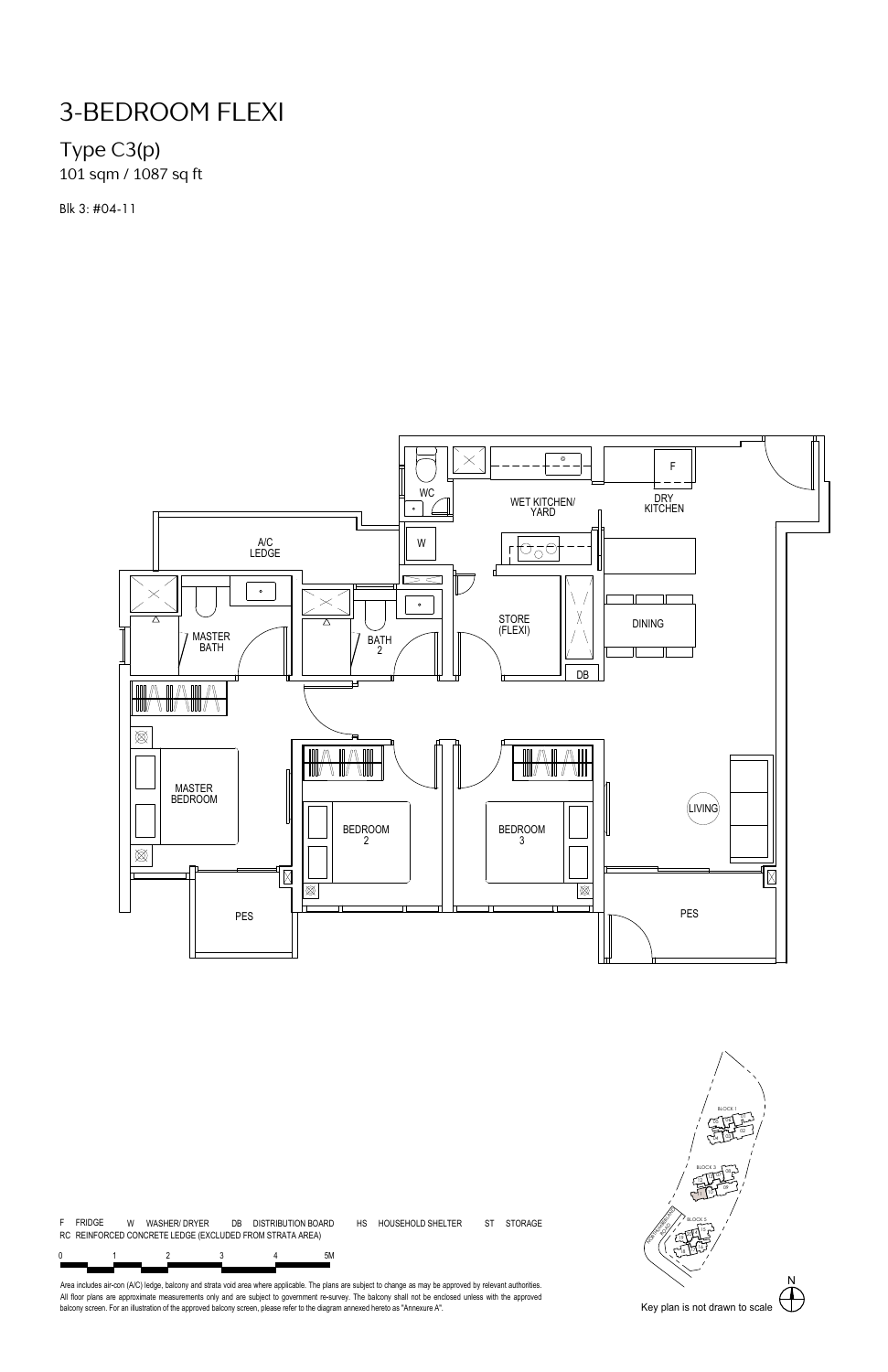#### Type C4(d) 126 sqm / 1356 sq ft

(inclusive of 24m² strata void over living/dining) Blk 1: #23-05

Type C4 102 sqm / 1098 sq ft

Blk 1: #05-05 to #22-05



ST STORAGE



Area includes air-con (A/C) ledge, balcony and strata vold area where applicable. The plans are subject to change as may be approved by relevant authorities.<br>All floor plans are approximate measurements only and are subjec

4

F FRIDGE W WASHER/ DRYER DB DISTRIBUTION BOARD HS HOUSEHOLD SHELTER

0 1 2 3 4 5M

RC REINFORCED CONCRETE LEDGE (EXCLUDED FROM STRATA AREA)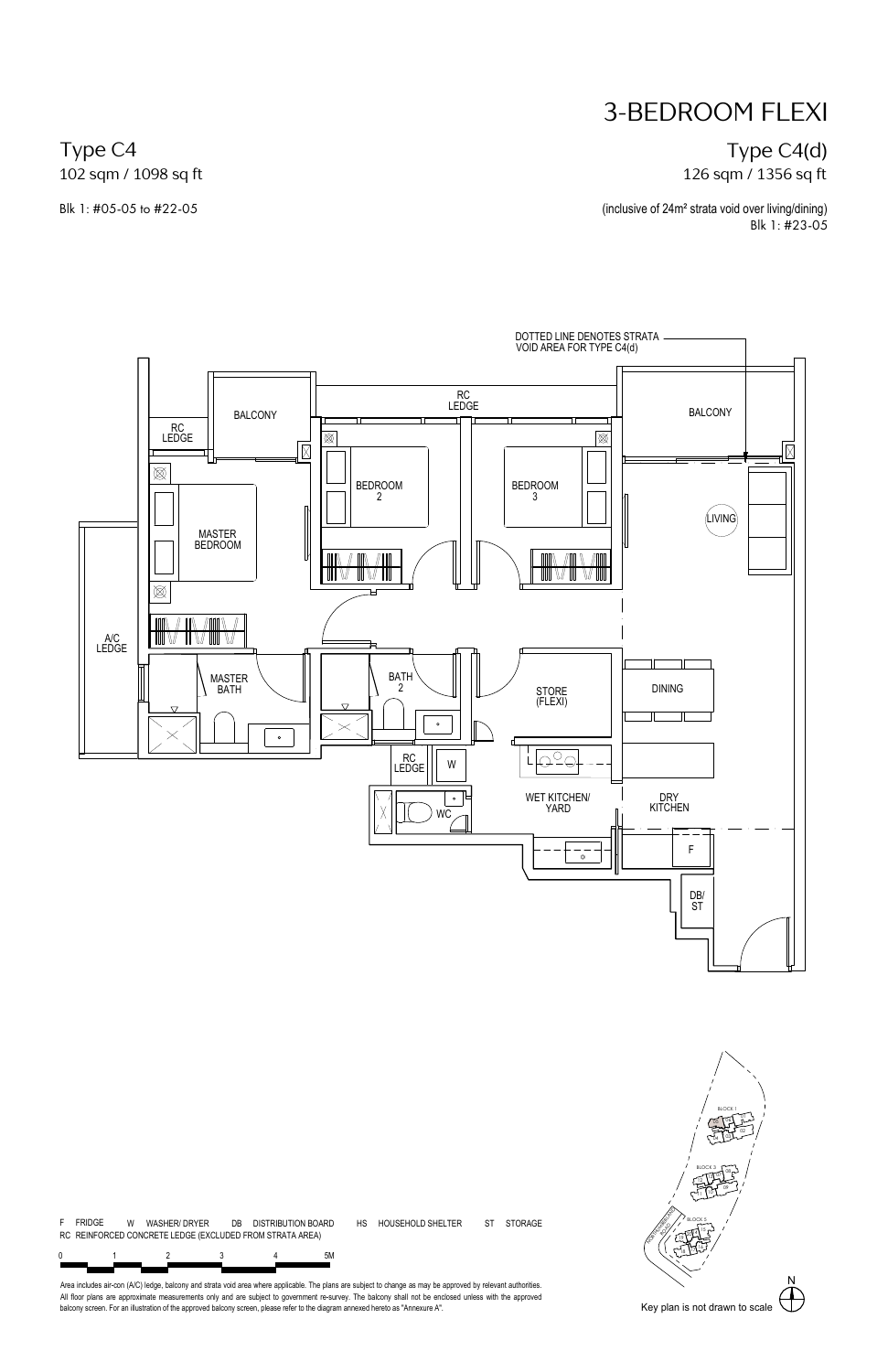# Type C4(p)

102 sqm / 1098 sq ft

Blk 1: #04-05



ST STORAGE



F FRIDGE W WASHER/ DRYER DB DISTRIBUTION BOARD HS HOUSEHOLD SHELTER RC REINFORCED CONCRETE LEDGE (EXCLUDED FROM STRATA AREA)

0 1 2 3 4 5M 4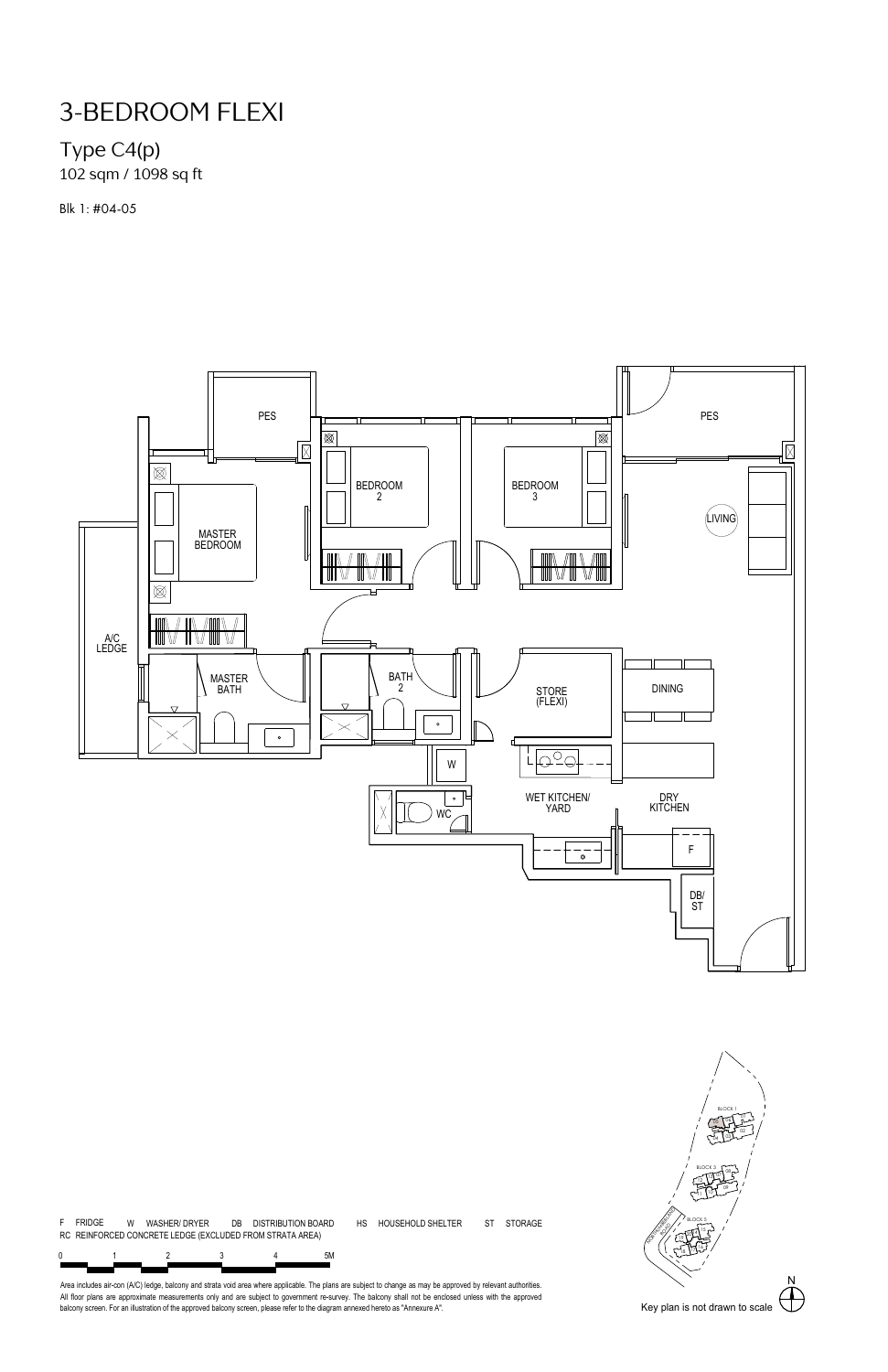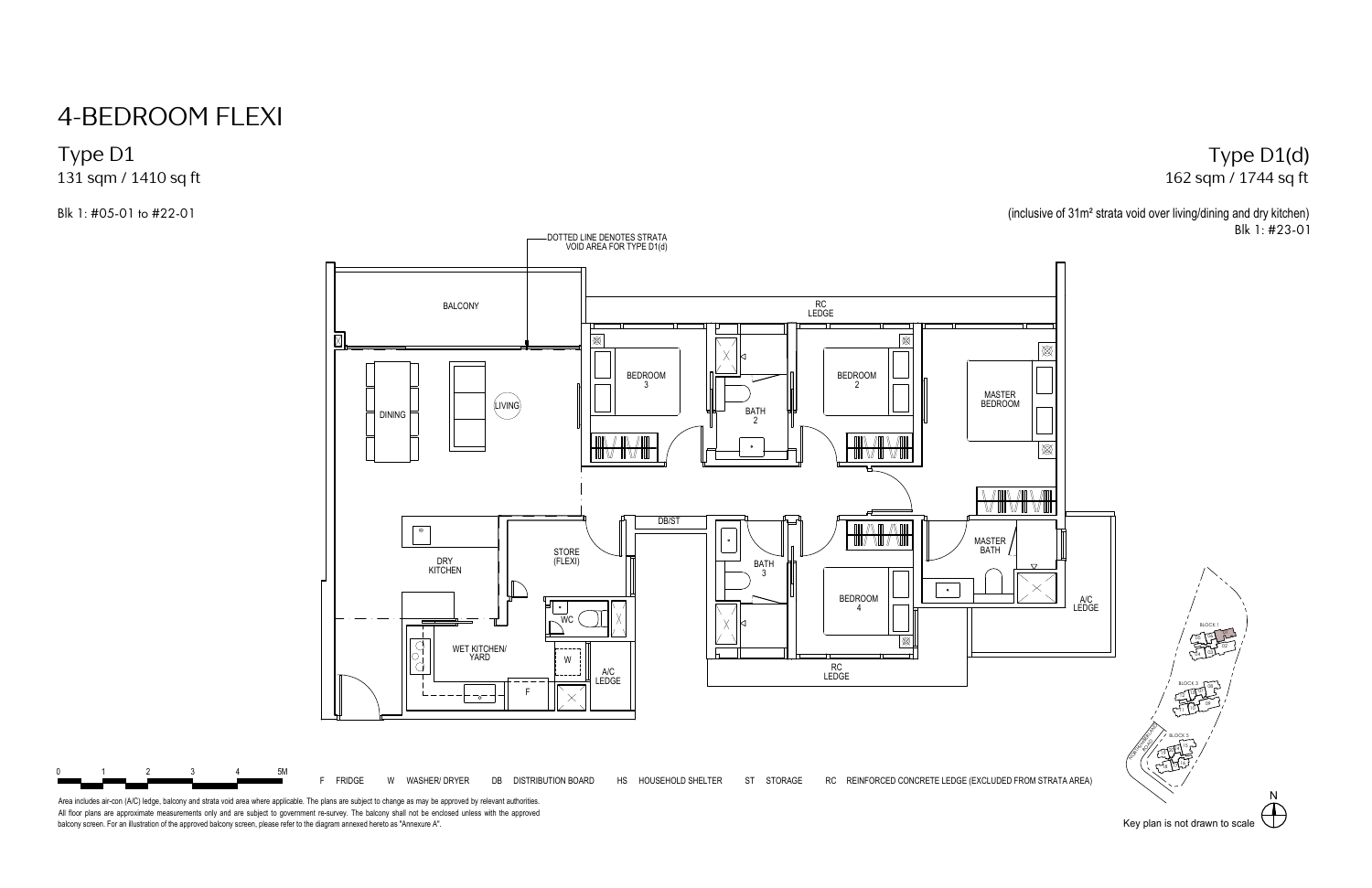

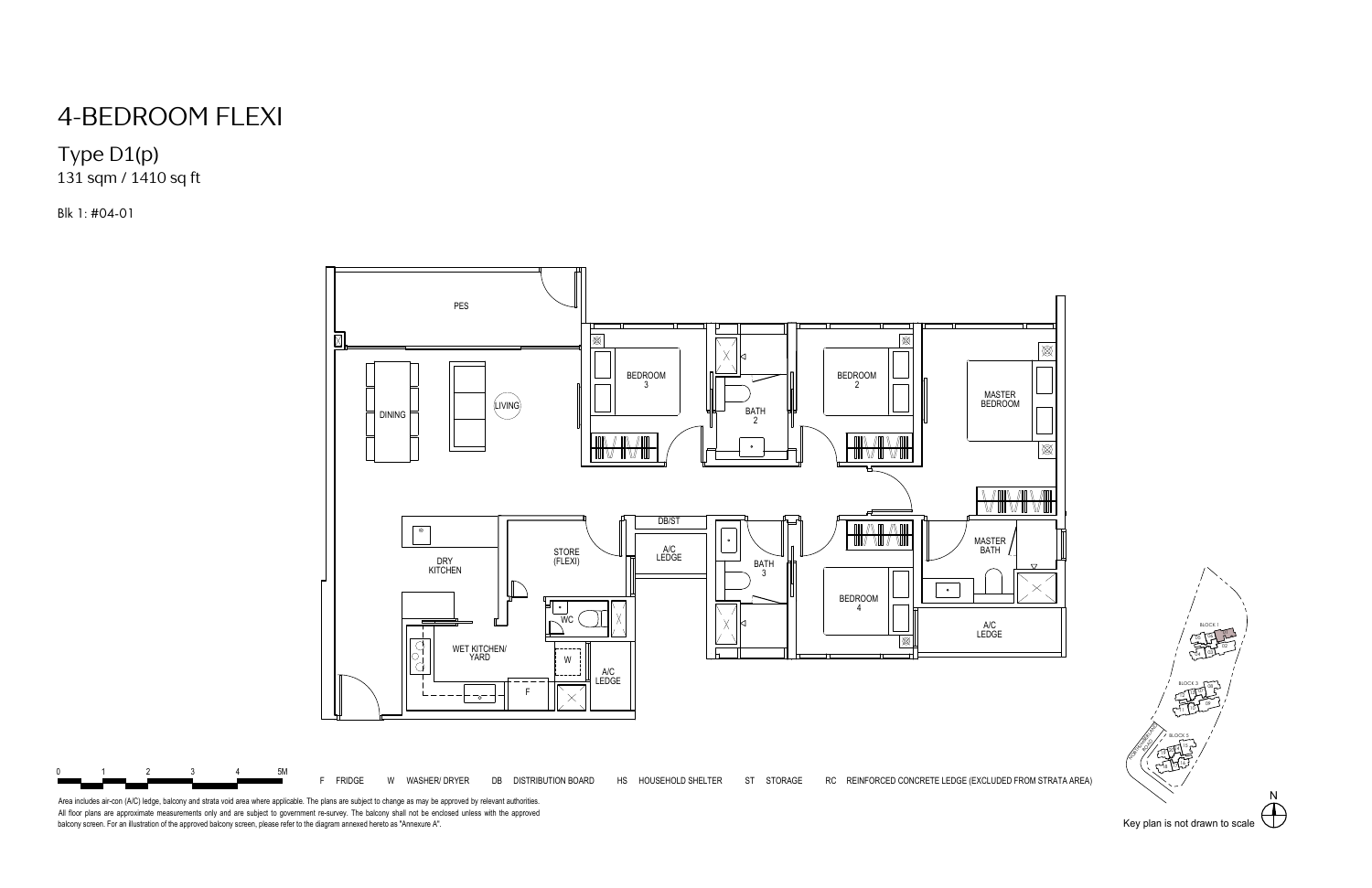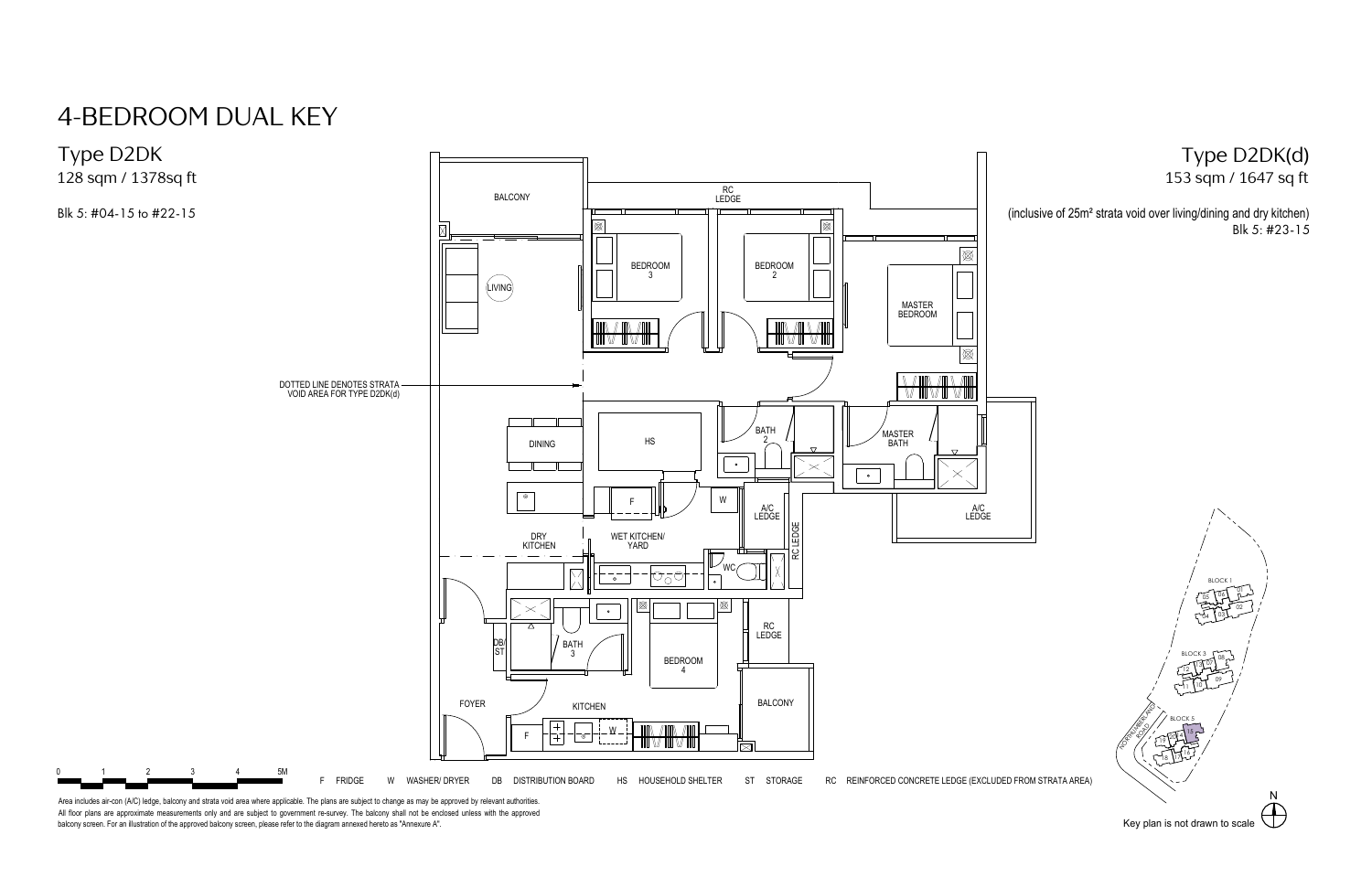# 4-BEDROOM DUAL KEY<br>Type D2DK(p)<br><sup>128 sqm</sup> / <sup>1378sq ft</sup><br><sup>Blk 5: #03-15</sup>





|<br>|<br>|6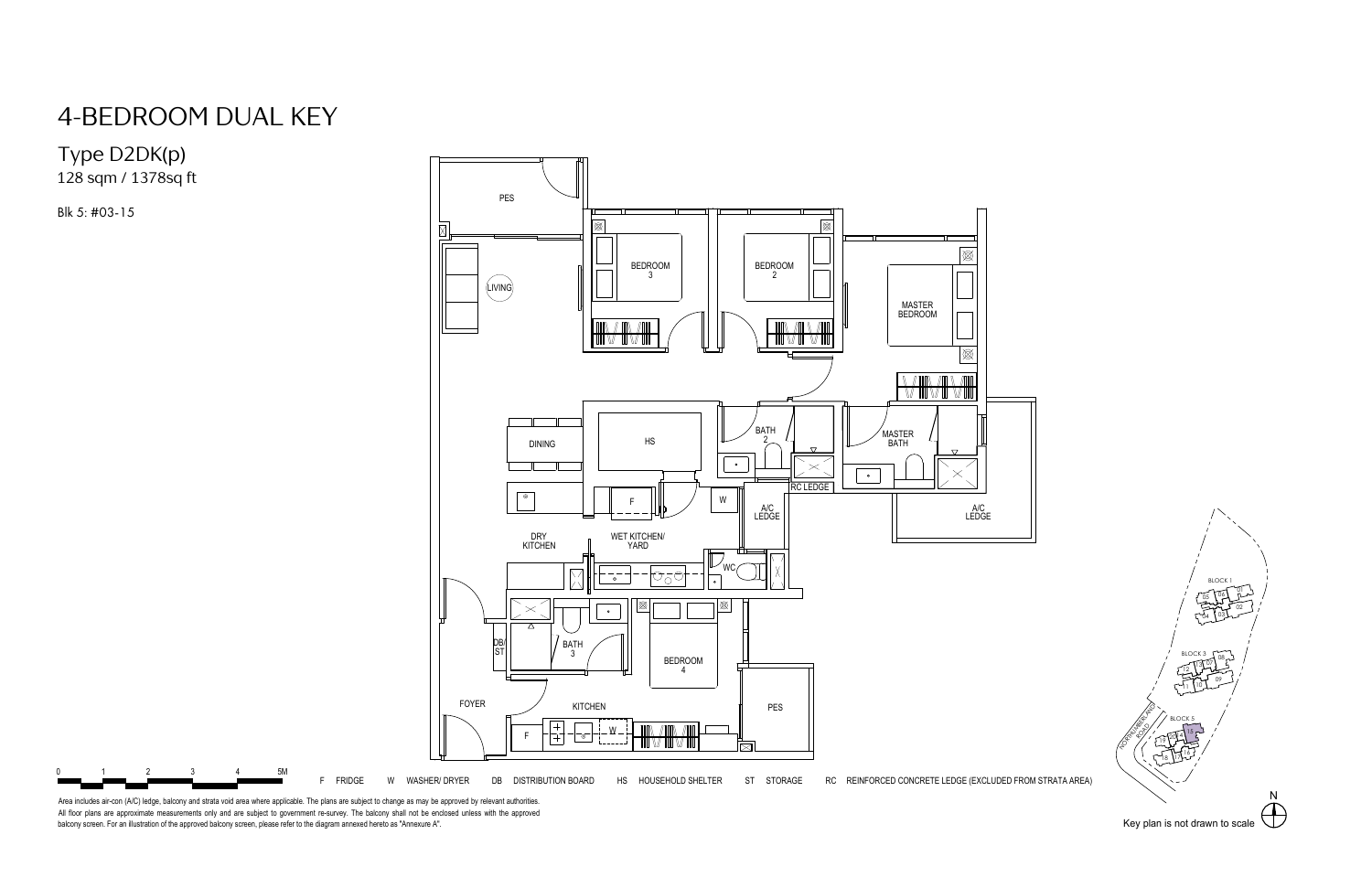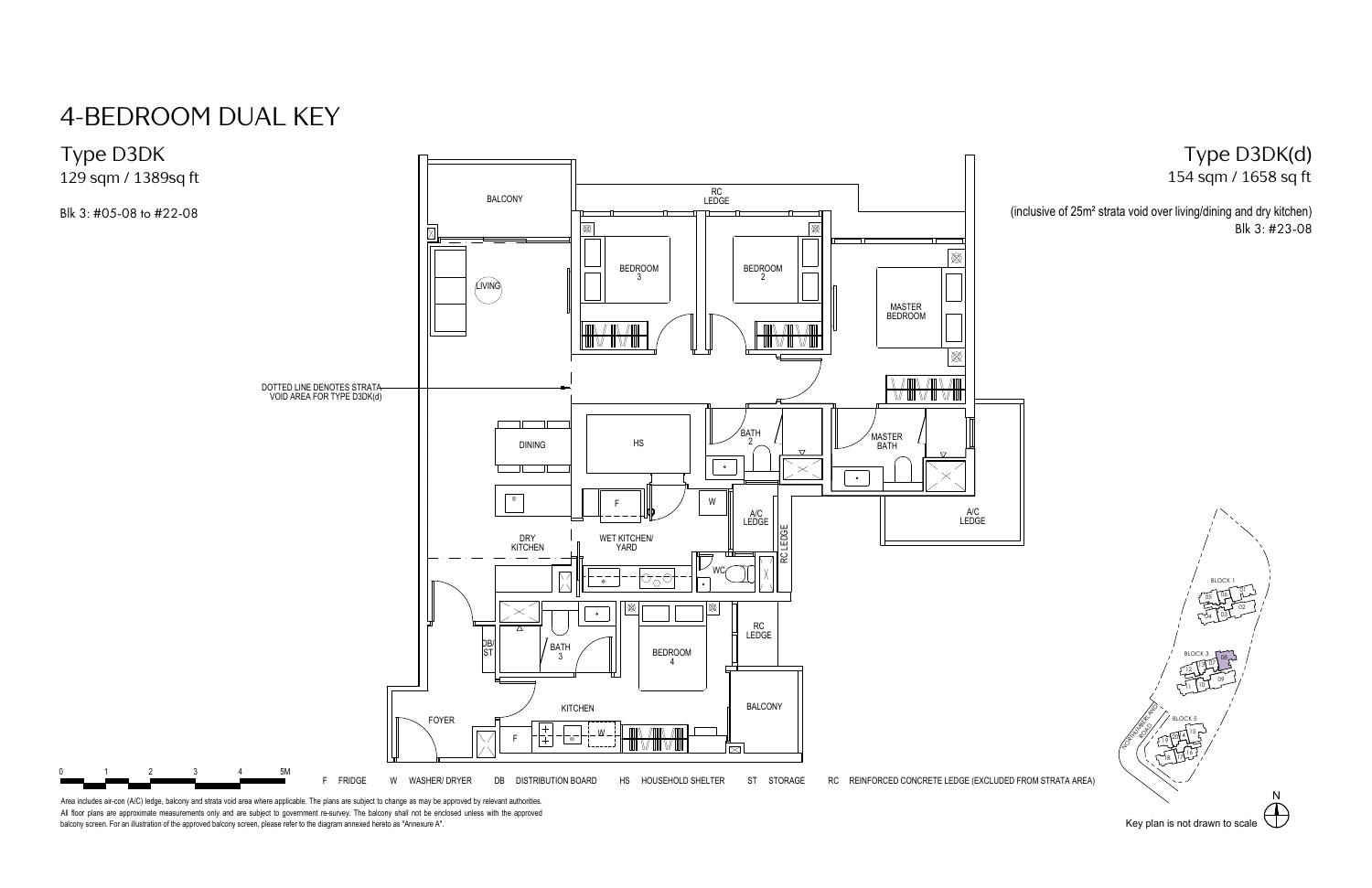



|<br>|<br>|6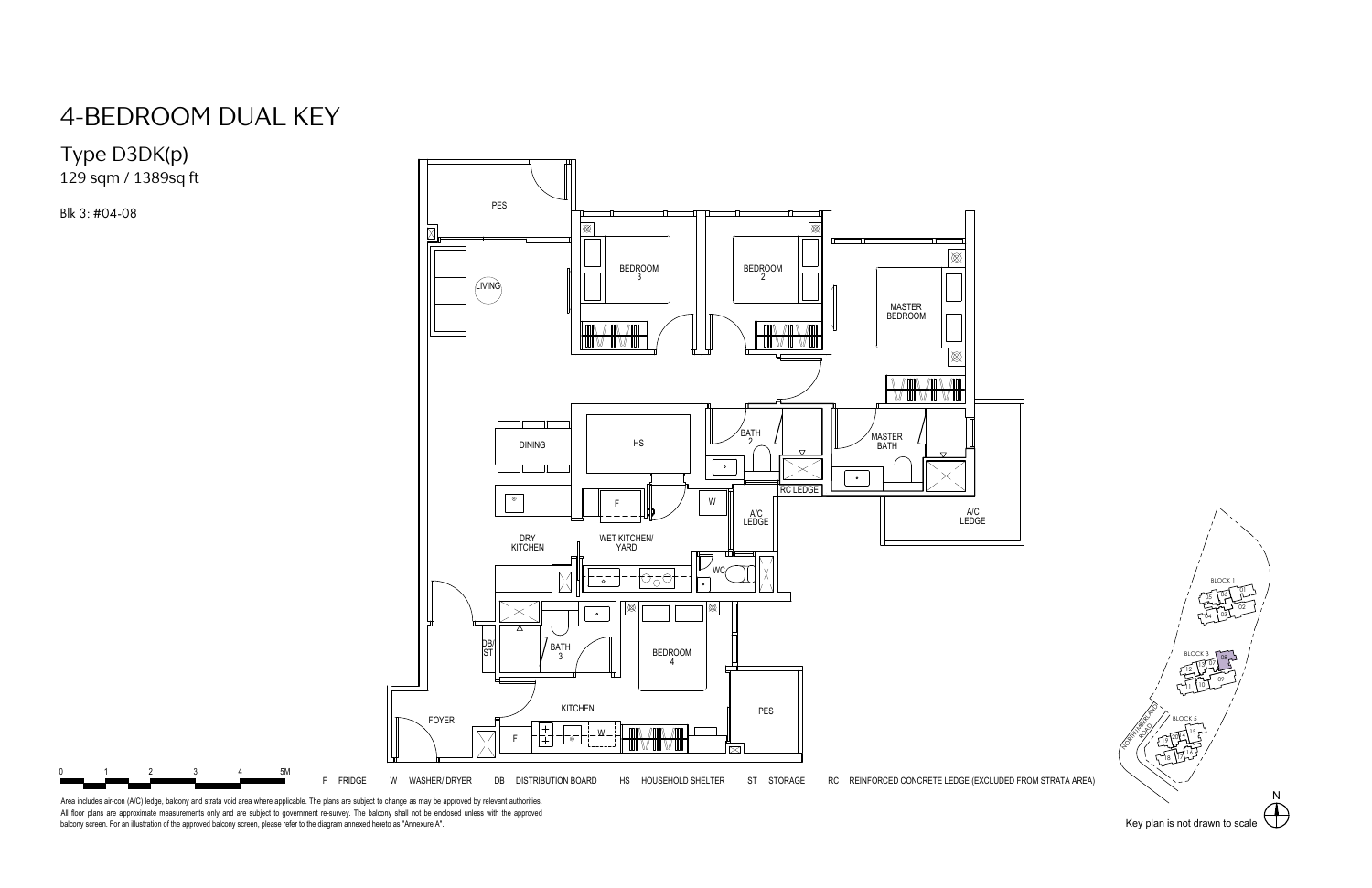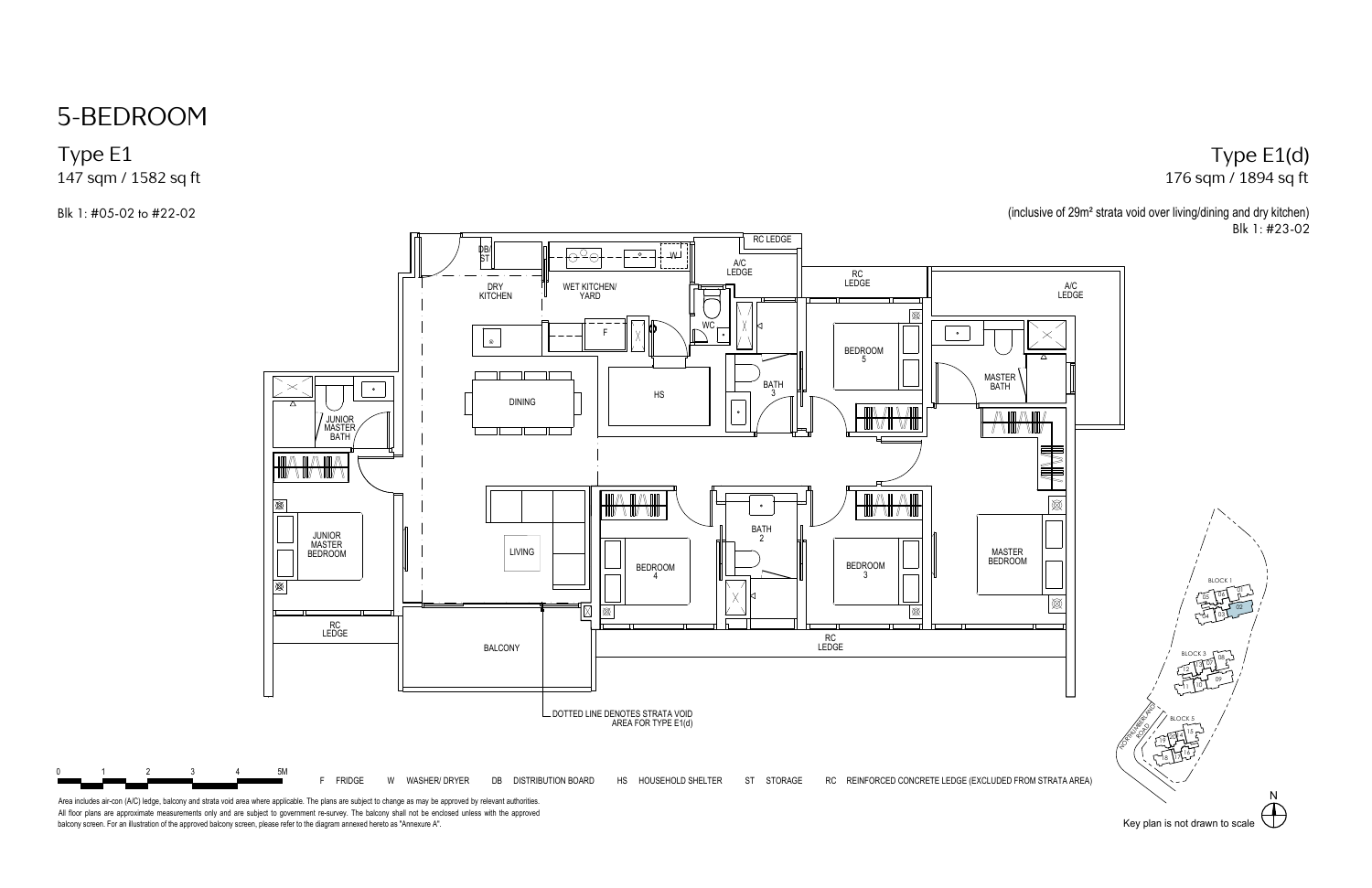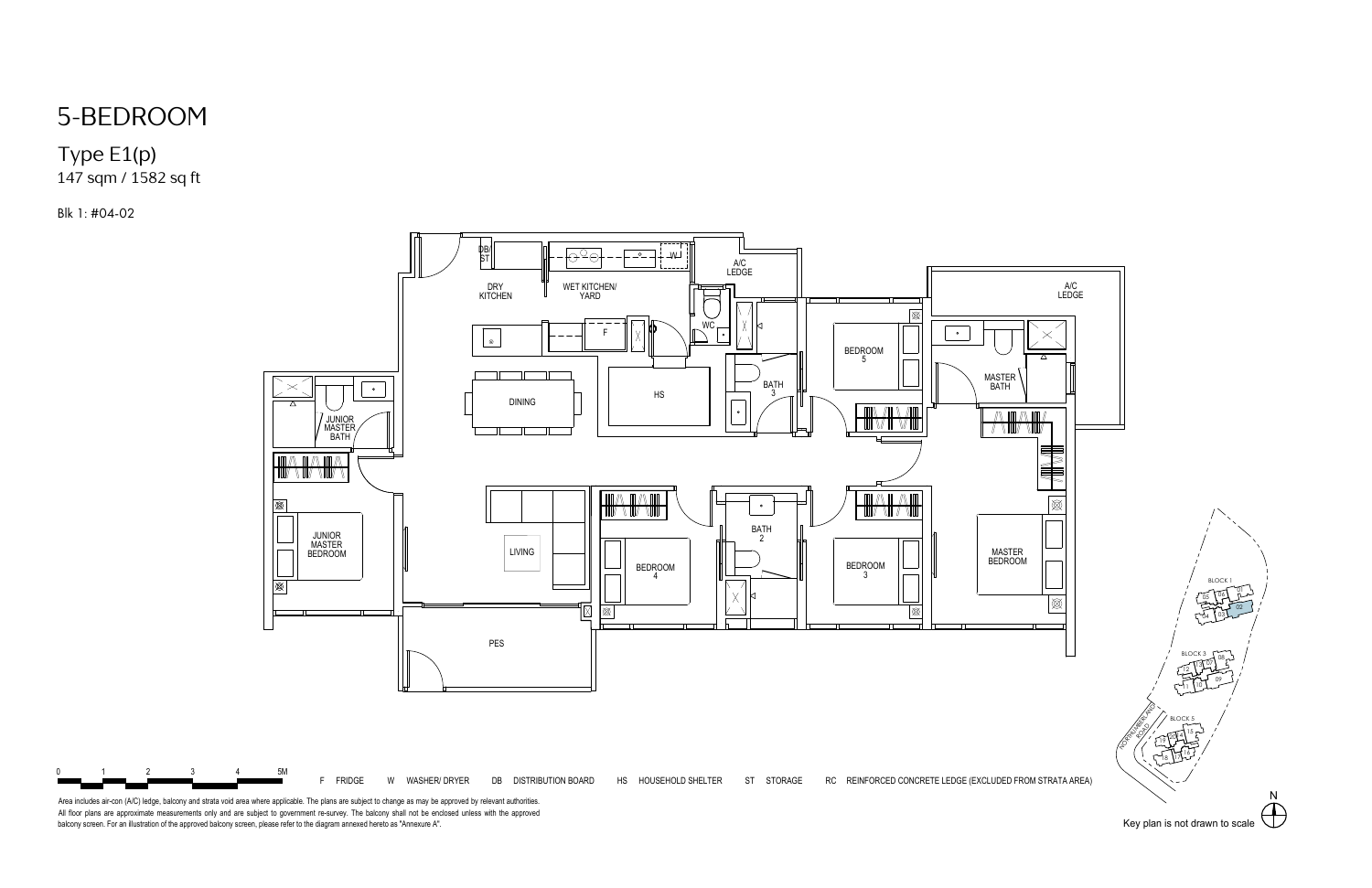